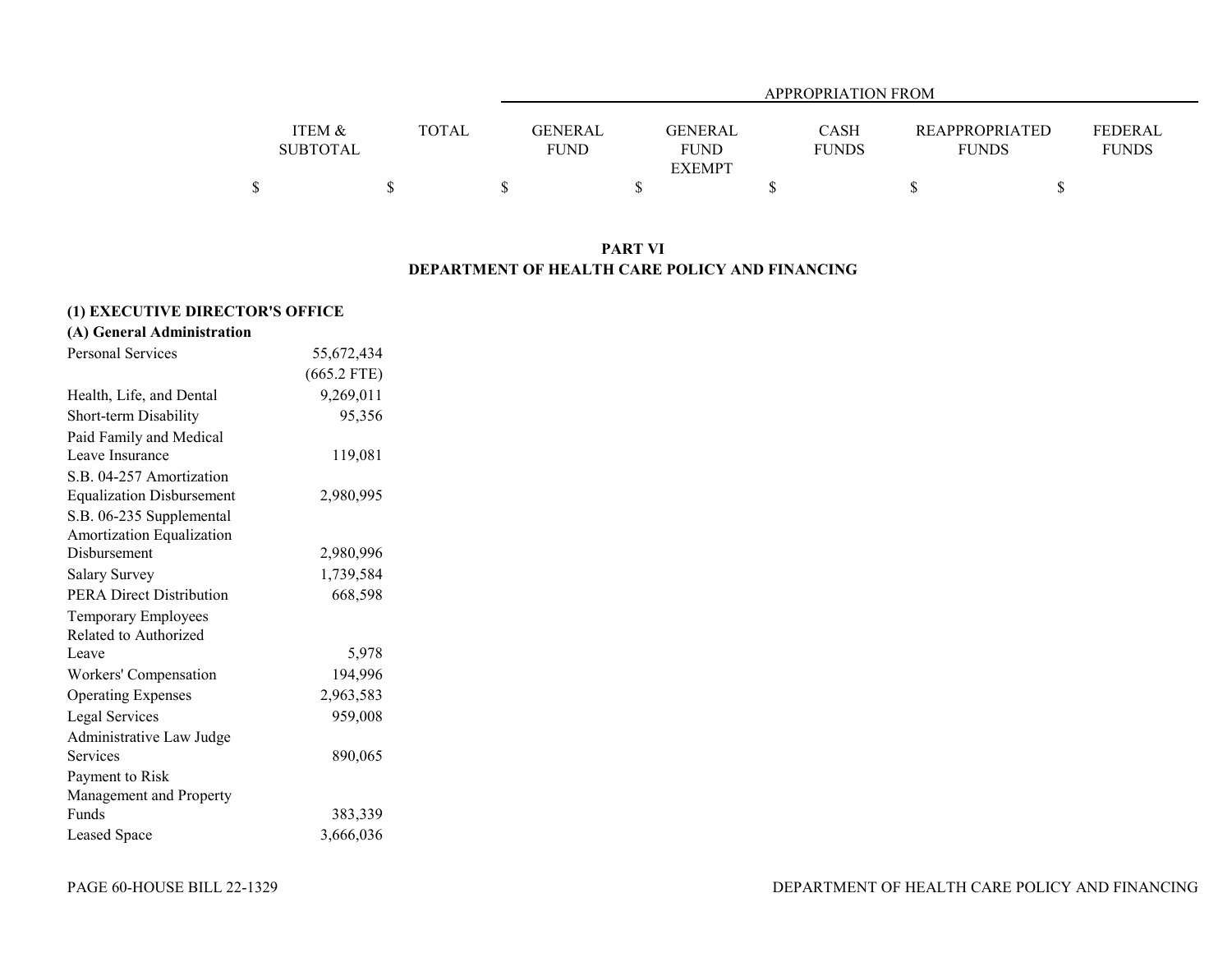|                           |                           |              |    |                               |    |                                                |   | APPROPRIATION FROM          |                                |                          |                                |
|---------------------------|---------------------------|--------------|----|-------------------------------|----|------------------------------------------------|---|-----------------------------|--------------------------------|--------------------------|--------------------------------|
|                           | ITEM &<br><b>SUBTOTAL</b> | <b>TOTAL</b> |    | <b>GENERAL</b><br><b>FUND</b> |    | <b>GENERAL</b><br><b>FUND</b><br><b>EXEMPT</b> |   | <b>CASH</b><br><b>FUNDS</b> | REAPPROPRIATED<br><b>FUNDS</b> |                          | <b>FEDERAL</b><br><b>FUNDS</b> |
|                           | \$<br>\$                  |              | \$ |                               | \$ |                                                | P |                             | \$                             | \$                       |                                |
| Capitol Complex Leased    |                           |              |    |                               |    |                                                |   |                             |                                |                          |                                |
| Space                     | 624,633                   |              |    |                               |    |                                                |   |                             |                                |                          |                                |
| Payments to OIT           | 9,004,795                 |              |    |                               |    |                                                |   |                             |                                |                          |                                |
| <b>CORE</b> Operations    | 169,033                   |              |    |                               |    |                                                |   |                             |                                |                          |                                |
| General Professional      |                           |              |    |                               |    |                                                |   |                             |                                |                          |                                |
| Services and Special      |                           |              |    |                               |    |                                                |   |                             |                                |                          |                                |
| Projects <sup>16,17</sup> | 68,014,149                |              |    |                               |    |                                                |   |                             |                                |                          |                                |
|                           | 160,401,670               |              |    | 42,402,113                    |    |                                                |   | 35,269,434 <sup>a</sup>     |                                | $2,980,249$ <sup>b</sup> | 79,749,874(I)                  |

<sup>a</sup> Of this amount, \$24,937,692 shall be from the Home- and Community-based Services Improvement Fund created in Section 25.5-6-1805 (1), C.R.S., \$8,988,872 shall be from the Healthcare Affordability and Sustainability Fee Cash Fund created in Section 25.5-4-402.4 (5)(a), C.R.S., \$394,840 shall be from the Medicaid Nursing Facility Cash Fund created in Section 25.5-6-203 (2)(a), C.R.S., \$271,243 shall be from the Adult Dental Fund created in Section 25.5-5-207 (4)(a), C.R.S., \$199,788 shall be from the Primary Care Fund created in Section 24-22-117 (2)(b)(I), C.R.S., \$185,094 shall be from the Children's Basic Health Plan Trust created in Section 25.5-8-105 (1), C.R.S., \$108,112 shall be from the Nursing Home Penalty Cash Fund created in Section 25.5-6-205 (3)(a), C.R.S., \$56,106 shall be from the Service Fee Fund created in Section 25.5-6-204 (1)(c)(II), C.R.S., \$52,201 shall be from the Colorado Autism Treatment Fund created in Section 25.5-6-805 (1), C.R.S., \$48,696 shall be from the Breast and Cervical Cancer Prevention and Treatment Fund created in Section 25.5-5-308 (8)(a)(I), C.R.S., \$25,544 shall be from an intergovernmental transfer from the University of Colorado School of Medicine, and \$1,246 shall be from estate recoveries. <sup>b</sup> Of this amount, \$989,578 shall be transferred from the Colorado Benefits Management System, Health Care and Economic Security Staff Development Center line item appropriation in this department, \$799,160 shall be from statewide indirect cost recoveries, \$610,816 shall be transferred from the Department of Human Services from the Health Care and Economic Security Staff Development Center line item appropriation, \$571,732 shall be transferred from the Department of Higher Education from the Fee-for-service Contracts with State Institutions for Speciality Education Programs line item, and \$8,963 shall be from the Department of Public Health and Environment from the Women, Infants, and Children Supplemental Food Grant line item.

#### **(B) Transfers to/from Other Departments**

| Transfer to Department of       |           |           |                     |              |
|---------------------------------|-----------|-----------|---------------------|--------------|
| Education for Public School     |           |           |                     |              |
| <b>Health Services</b>          | 191,731   | 95,865(M) |                     | 95,866       |
| <b>Transfer from Department</b> |           |           |                     |              |
| of Human Services for           |           |           |                     |              |
| Nurse Home Visitor              |           |           |                     |              |
| Program                         | 3,010,000 |           | $1,505,000^{\rm a}$ | 1,505,000(I) |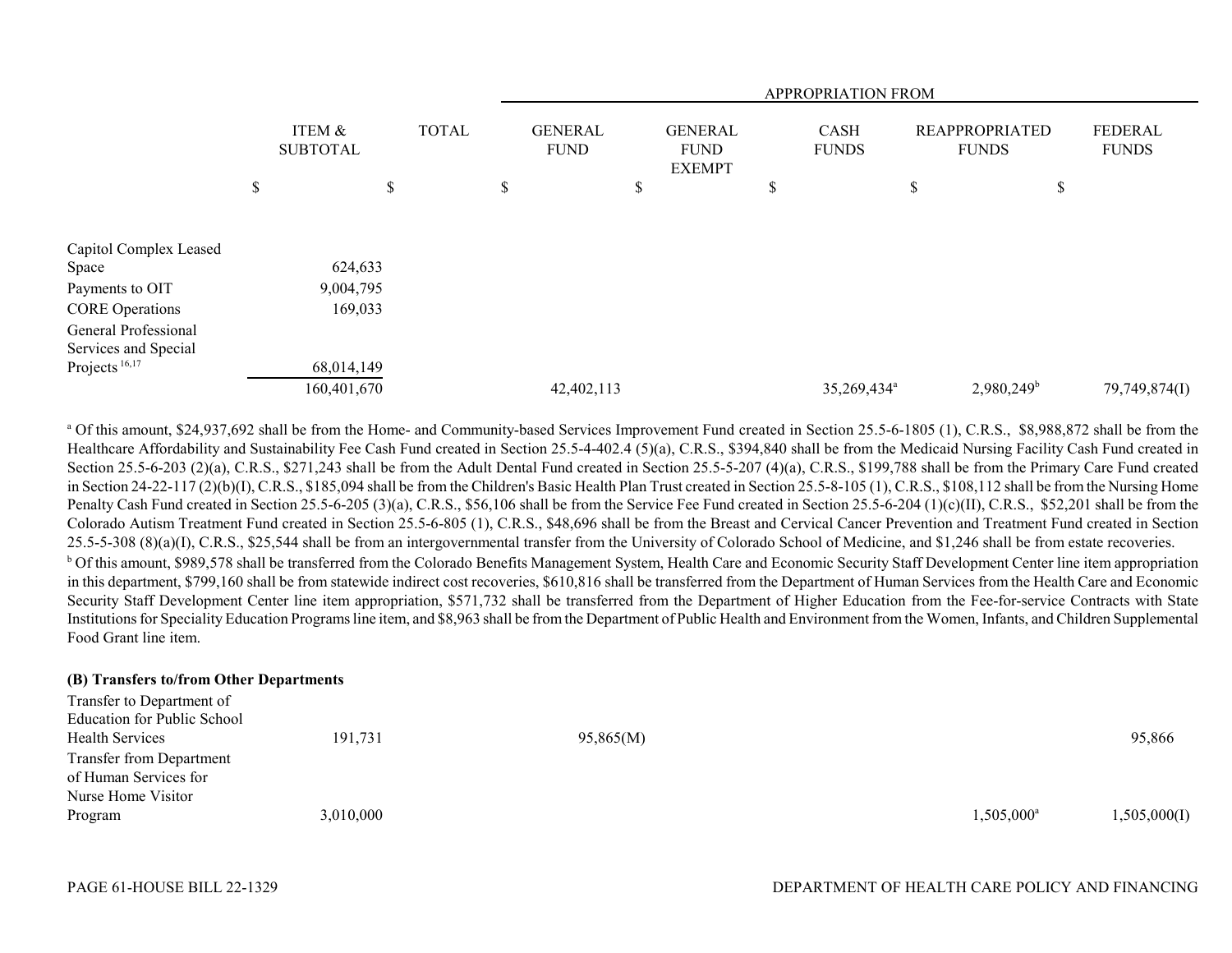|                                                                                                |             |                                      |              |      |                               |                                                | <b>APPROPRIATION FROM</b>   |      |                                       |                                |
|------------------------------------------------------------------------------------------------|-------------|--------------------------------------|--------------|------|-------------------------------|------------------------------------------------|-----------------------------|------|---------------------------------------|--------------------------------|
|                                                                                                |             | <b>ITEM &amp;</b><br><b>SUBTOTAL</b> | <b>TOTAL</b> |      | <b>GENERAL</b><br><b>FUND</b> | <b>GENERAL</b><br><b>FUND</b><br><b>EXEMPT</b> | <b>CASH</b><br><b>FUNDS</b> |      | <b>REAPPROPRIATED</b><br><b>FUNDS</b> | <b>FEDERAL</b><br><b>FUNDS</b> |
|                                                                                                | $\mathbb S$ | \$                                   |              | $\$$ | $\$$                          |                                                | \$                          | $\$$ | \$                                    |                                |
| Transfer to Department of<br>Local Affairs for Host                                            |             |                                      |              |      |                               |                                                |                             |      |                                       |                                |
| Home Regulation<br>Transfer to Department of                                                   |             | 133,882                              |              |      | 66,941(M)                     |                                                |                             |      |                                       | 66,941                         |
| Local Affairs for Home<br>Modifications Benefit<br>Administration                              |             | 306,796                              |              |      | 153,398(M)                    |                                                |                             |      |                                       | 153,398                        |
| Transfer to Department of<br>Public Health and<br><b>Environment</b> for Facility              |             | 8,651,460                            |              |      |                               |                                                |                             |      |                                       |                                |
| Survey and Certification<br>Transfer to Department of<br>Public Health and                     |             |                                      |              |      | 3,218,674(M)                  |                                                |                             |      |                                       | 5,432,786                      |
| <b>Environment</b> for Prenatal<br><b>Statistical Information</b><br>Transfer to Department of |             | 5,887                                |              |      | 2,944(M)                      |                                                |                             |      |                                       | 2,943                          |
| Regulatory Agencies for<br>Nurse Aide Certification                                            |             | 324,041                              |              |      | 147,369(M)                    |                                                |                             |      | $14,652^{\rm b}$                      | 162,020                        |
| Transfer to Department of<br>Regulatory Agencies for                                           |             |                                      |              |      |                               |                                                |                             |      |                                       |                                |
| Reviews                                                                                        |             | 3,750<br>12,627,547                  |              |      | 1,875(M)                      |                                                |                             |      |                                       | 1,875                          |

<sup>a</sup> This amount shall be transferred from the Department of Human Services from the Nurse Home Visitor Program line item appropriation.

<sup>b</sup> This amount shall be transferred from the Department of Regulatory Agencies from the Payments to Department of Health Care Policy and Financing line item appropriation.

| (C) Information Technology Contracts and Projects |            |           |                      |                     |               |
|---------------------------------------------------|------------|-----------|----------------------|---------------------|---------------|
| Medicaid Management                               |            |           |                      |                     |               |
| <b>Information System</b>                         |            |           |                      |                     |               |
| Maintenance and Projects <sup>18</sup>            | 46,579,137 | 2.832.277 | $11.364.076^{\circ}$ | 12.204 <sup>b</sup> | 32,370,580(I) |

### PAGE 62-HOUSE BILL 22-1329 DEPARTMENT OF HEALTH CARE POLICY AND FINANCING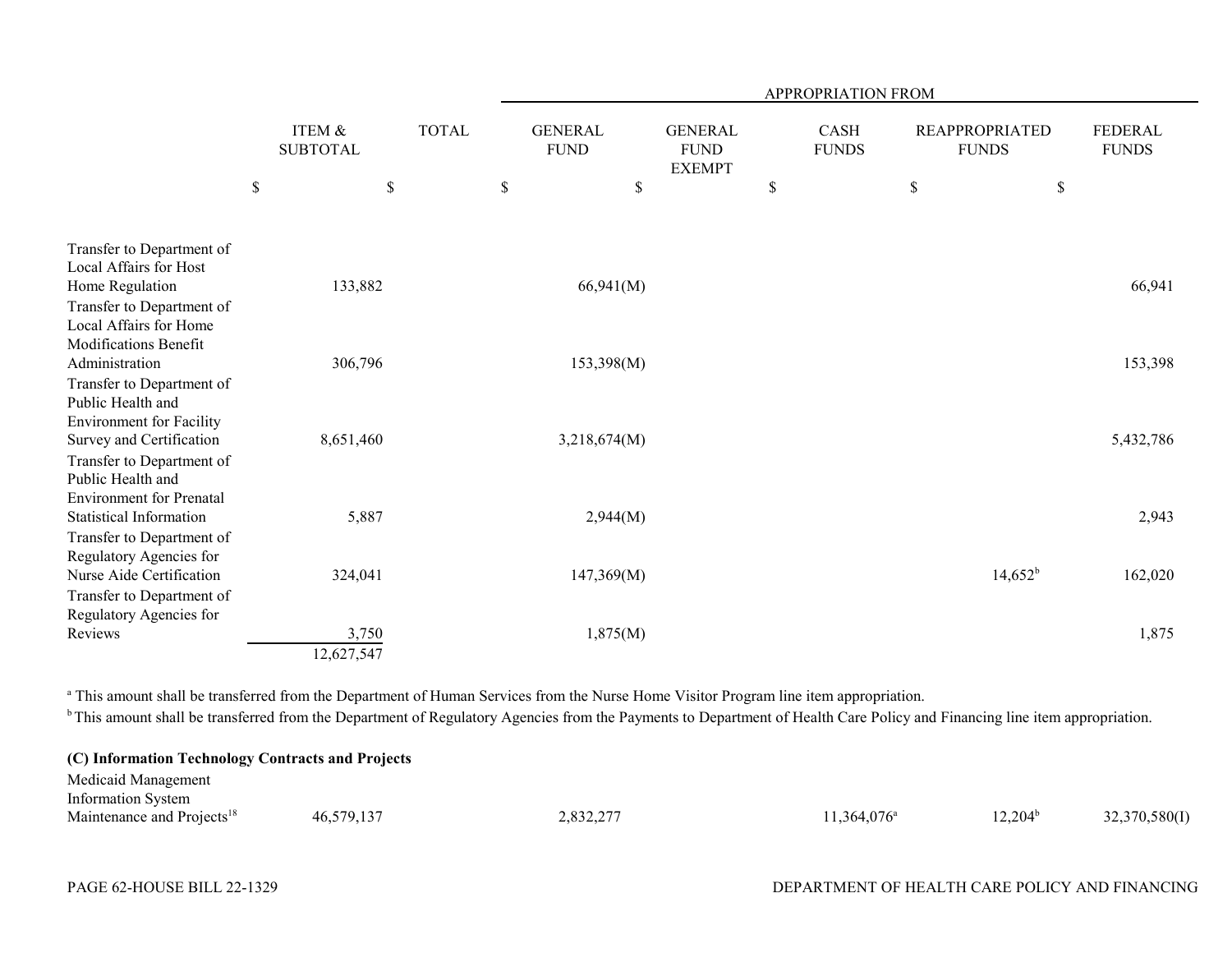|                                                                                                                                              |                           |              |                               |                                                |   | APPROPRIATION FROM          |                                       |                                |
|----------------------------------------------------------------------------------------------------------------------------------------------|---------------------------|--------------|-------------------------------|------------------------------------------------|---|-----------------------------|---------------------------------------|--------------------------------|
|                                                                                                                                              | ITEM &<br><b>SUBTOTAL</b> | <b>TOTAL</b> | <b>GENERAL</b><br><b>FUND</b> | <b>GENERAL</b><br><b>FUND</b><br><b>EXEMPT</b> |   | <b>CASH</b><br><b>FUNDS</b> | <b>REAPPROPRIATED</b><br><b>FUNDS</b> | <b>FEDERAL</b><br><b>FUNDS</b> |
|                                                                                                                                              | \$                        | \$           | \$                            | \$                                             | P |                             | \$<br>\$                              |                                |
|                                                                                                                                              |                           |              |                               |                                                |   |                             |                                       |                                |
| Colorado Benefits<br>Management Systems,<br>Operating and Contract<br>Expenses <sup>19, 20</sup><br>Colorado Benefits<br>Management Systems, | 49,903,812                |              | 9,821,039(M)                  |                                                |   | 5,981,077°                  | $1,654^b$                             | 34,100,042                     |
| Health Care and Economic<br><b>Security Staff Development</b>                                                                                |                           |              |                               |                                                |   |                             |                                       |                                |
| Center <sup>19,20</sup>                                                                                                                      | 2,005,074                 |              | 634,715(M)                    |                                                |   | $354,194$ <sup>d</sup>      | 73 <sup>b</sup>                       | 1,016,092                      |
| Office of eHealth                                                                                                                            |                           |              |                               |                                                |   |                             |                                       |                                |
| Innovations Operations                                                                                                                       | 6,465,845                 |              | 3,372,367                     |                                                |   |                             |                                       | 3,093,478(I)                   |
|                                                                                                                                              |                           |              | $(3.0$ FTE)                   |                                                |   |                             |                                       |                                |
| All-Payer Claims Database                                                                                                                    | 5,005,153                 |              | 4,171,886                     |                                                |   |                             |                                       | 833,267(I)                     |
|                                                                                                                                              | 109,959,021               |              |                               |                                                |   |                             |                                       |                                |

<sup>a</sup> Of this amount, \$7,509,302 shall be from the Home- and Community-based Services Improvement Fund created in Section 25.5-6-1805 (1), C.R.S., \$2,903,658 shall be from the Healthcare Affordability and Sustainability Fee Cash Fund created in Section 25.5-4-402.4 (5)(a), C.R.S., \$601,116 shall be from the Children's Basic Health Plan Trust created in Section 25.5-8-105 (1), C.R.S., and \$350,000 shall be from the Department of Health Care Policy and Financing Cash Fund created in Section 25.5-1-109, C.R.S.

<sup>b</sup> These amounts shall be transferred from the Old Age Pension State Medical Program line item appropriation in the Other Medical Services division of this department.

 $^{\circ}$  Of this amount, \$5,522,535 shall be from the Healthcare Affordability and Sustainability Fee Cash Fund created in Section 25.5-4-402.4 (5)(a), C.R.S., and \$458,542 shall be from the Children's Basic Health Plan Trust created in Section 25.5-8-105 (1), C.R.S.

<sup>d</sup> Of this amount, \$333,908 shall be from the Healthcare Affordability and Sustainability Fee Cash Fund created in Section 25.5-4-402.4 (5)(a), C.R.S. and \$20,286 shall be from the Children's Basic Health Plan Trust created in Section 25.5-8-105 (1), C.R.S.

#### **(D) Eligibility Determinations and Client Services**  $C$  subsets for  $C$  special

| Contracts for Special             |             |               |                     |              |
|-----------------------------------|-------------|---------------|---------------------|--------------|
| <b>Eligibility Determinations</b> | 12,039,555  | 1,129,071(M)  | $4,343,468^{\circ}$ | 6,567,016    |
| County Administration             | 123,622,889 | 20,061,678(M) | $27,113,119^b$      | 76,448,092   |
| Medical Assistance Sites          | .531.968    |               | $402.984^{\circ}$   | 1,128,984(I) |
| Administrative Case               |             |               |                     |              |
| Management                        | 869,744     | 434,872(M)    |                     | 434,872      |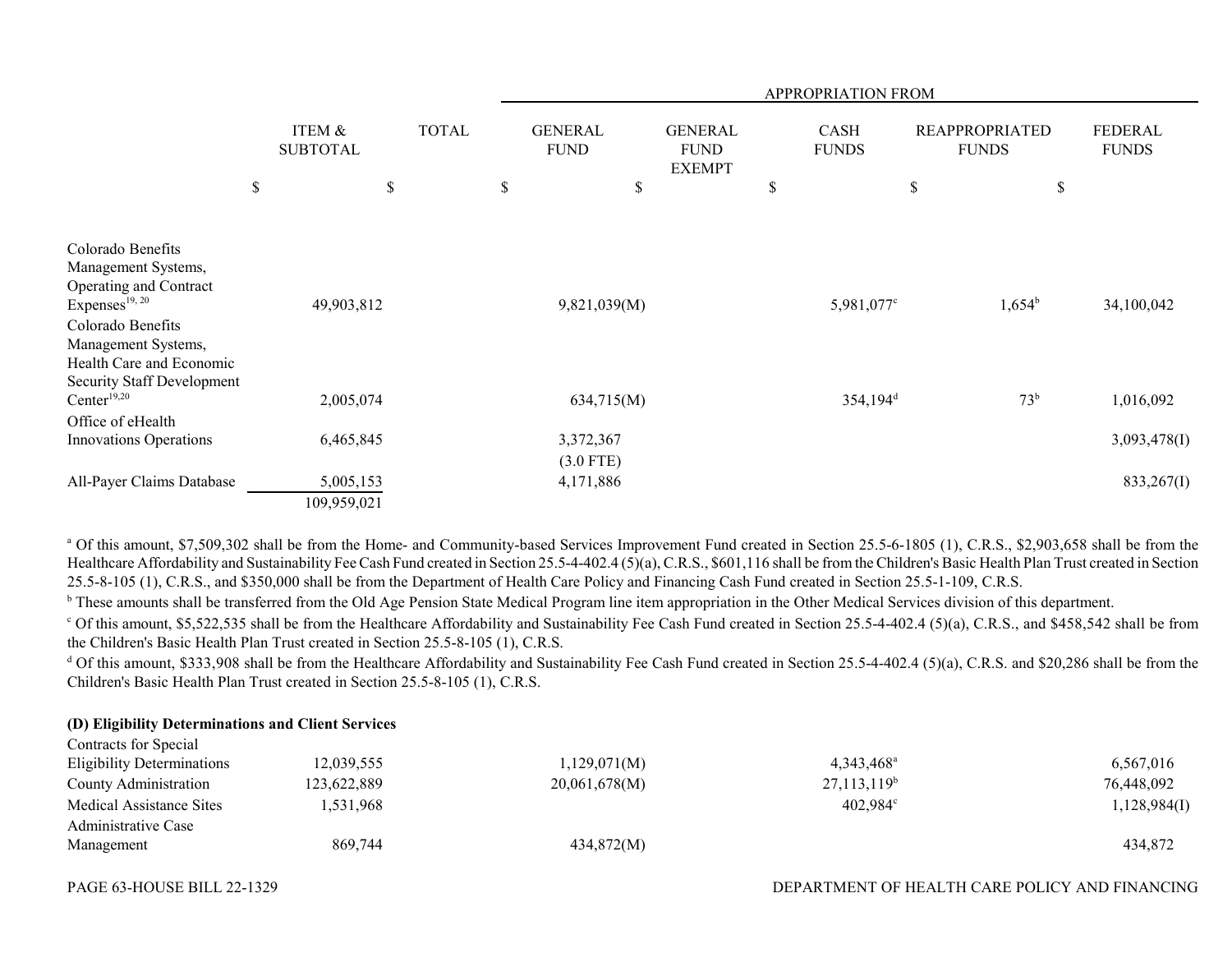|                                                    |                           |              |                               |                                                | <b>APPROPRIATION FROM</b>   |                                       |                                |
|----------------------------------------------------|---------------------------|--------------|-------------------------------|------------------------------------------------|-----------------------------|---------------------------------------|--------------------------------|
|                                                    | ITEM &<br><b>SUBTOTAL</b> | <b>TOTAL</b> | <b>GENERAL</b><br><b>FUND</b> | <b>GENERAL</b><br><b>FUND</b><br><b>EXEMPT</b> | <b>CASH</b><br><b>FUNDS</b> | <b>REAPPROPRIATED</b><br><b>FUNDS</b> | <b>FEDERAL</b><br><b>FUNDS</b> |
|                                                    | \$<br>\$                  |              | \$<br>\$                      |                                                | \$                          | \$<br>\$                              |                                |
| <b>Customer Outreach</b>                           | 3,486,071                 |              | 1,406,415(M)                  |                                                | $336,621$ °                 |                                       | 1,743,035                      |
| Centralized Eligibility<br>Vendor Contract Project | 6,122,400                 |              |                               |                                                | $2,279,719^{\circ}$         |                                       | 3,842,681(I)                   |
| Connect for Health<br>Colorado Eligibility         |                           |              |                               |                                                |                             |                                       |                                |
| Determinations<br>Eligibility Overflow             | 10,135,914                |              |                               |                                                | $4,530,754$ <sup>d</sup>    |                                       | 5,605,160(I)                   |
| Processing Center                                  | 1,904,677                 |              | 285,320(M)                    |                                                | $190,849^{\circ}$           |                                       | 1,428,508                      |
| <b>Returned Mail Processing</b>                    | 3,298,808                 |              | 985,808(M)                    |                                                | $244,919^e$                 | $111,942$ <sup>f</sup>                | 1,956,139                      |
| Work Number Verification                           | 3,305,114                 |              | 1,089,815(M)                  |                                                | 545,013 <sup>c</sup>        |                                       | 1,670,286                      |
|                                                    | 166,317,140               |              |                               |                                                |                             |                                       |                                |

<sup>a</sup> Of this amount, \$4,338,468 shall be from the Healthcare Affordability and Sustainability Fee Cash Fund created in Section 25.5-4-402.4 (5)(a), C.R.S., and \$5,000 shall be from the Colorado Autism Treatment Fund created in Section 25.5-6-805 (1), C.R.S.

<sup>b</sup> Of this amount, \$19,649,148(I) shall be from local funds and \$7,463,971 shall be from the Healthcare Affordability and Sustainability Fee Cash Fund created in Section 25.5-4-402.4  $(5)(a)$ , C.R.S.

<sup>c</sup> These amounts shall be from the Healthcare Affordability and Sustainability Fee Cash Fund created in Section 25.5-4-402.4 (5)(a), C.R.S.

<sup>d</sup> This amount represents public funds certified as expenditures incurred by Connect for Health Colorado that are eligible for federal financial participation under the Medicaid program. <sup>e</sup> Of this amount, \$206,183 shall be from the Healthcare Affordability and Sustainability Fee Cash Fund created in Section 25.5-4-402.4 (5)(a), C.R.S. and \$38,736 shall be from the Children's Basic Health Plan Trust created in Section 25.5-8-105 (1), C.R.S.

f Of this amount, \$111,929 shall be transferred from the Department of Human Services from the Colorado Benefits Management System, Ongoing Expenses line item and \$13 shall be transferred from the Old Age Pension State Medical Program line item appropriation in the Other Medical Services division of this department.

#### **(E) Utilization and Quality Review Contracts**

| Professional Services |                  |              |                     |           |
|-----------------------|------------------|--------------|---------------------|-----------|
| Contracts             | 26,961,57<br>574 | 7,236,040(M) | $2,032,069^{\rm a}$ | 7.693.46. |

<sup>a</sup> Of this amount, \$1,904,498 shall be from the Healthcare Affordability and Sustainability Fee Cash Fund created in Section 25.5-4-402.4 (5)(a), C.R.S., \$88,750 shall be from the Adult Dental Fund created in Section 25.5-5-207 (4)(a), C.R.S., \$36,875 shall be from the Medicaid Nursing Facility Cash Fund created in Section 25.5-6-203 (2)(a), C.R.S., and \$1,946 shall be from the Children's Basic Health Plan Trust created in Section 25.5-8-105 (1), C.R.S.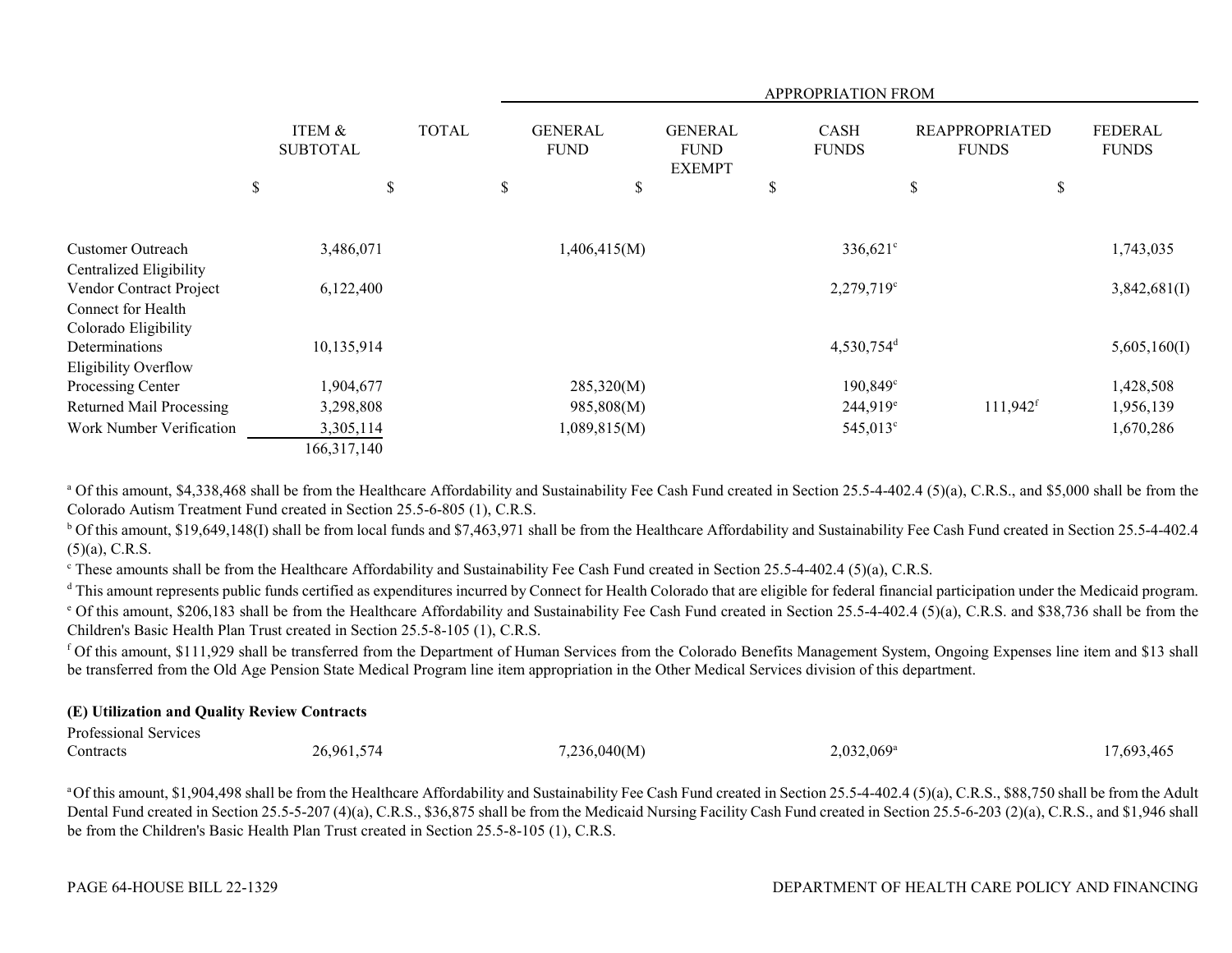|                                                                  |                    |              |                               |                                                |    | <b>APPROPRIATION FROM</b>   |                                       |                         |  |
|------------------------------------------------------------------|--------------------|--------------|-------------------------------|------------------------------------------------|----|-----------------------------|---------------------------------------|-------------------------|--|
|                                                                  | ITEM &<br>SUBTOTAL | <b>TOTAL</b> | <b>GENERAL</b><br><b>FUND</b> | <b>GENERAL</b><br><b>FUND</b><br><b>EXEMPT</b> |    | <b>CASH</b><br><b>FUNDS</b> | <b>REAPPROPRIATED</b><br><b>FUNDS</b> | FEDERAL<br><b>FUNDS</b> |  |
|                                                                  |                    | \$           |                               |                                                | ۰D |                             | \$                                    |                         |  |
| (F) Provider Audits and Services<br>Professional Audit Contracts | 4,655,865          |              | 1,816,102(M)                  |                                                |    | 582,801 <sup>a</sup>        |                                       | 2,256,962               |  |

<sup>a</sup> Of this amount, \$421,395 shall be from the Healthcare Affordability and Sustainability Fee Cash Fund created in Section 25.5-4-402.4 (5)(a), C.R.S., \$102,988 shall be from the Children's Basic Health Plan Trust created in Section 25.5-8-105 (1), C.R.S., \$45,998 shall be from the Primary Care Fund created in Section 24-22-117 (2)(b)(I), C.R.S., and \$12,420 shall be from the Medicaid Nursing Facility Cash Fund created in Section 25.5-6-203 (2)(a), C.R.S.

| (G) Recoveries and Recoupment Contract Costs |            |              |                      |            |
|----------------------------------------------|------------|--------------|----------------------|------------|
| <b>Estate Recovery</b>                       | 700,000    |              | 350,000 <sup>a</sup> | 350,000(I) |
| Third-Party Liability Cost                   |            |              |                      |            |
| Avoidance Contract                           | 17.248.905 | 5,692,139(M) | $2,932,314^b$        | 8,624,452  |
|                                              | 17.948.905 |              |                      |            |

<sup>a</sup> This amount shall be from estate recoveries.

<sup>b</sup> This amount shall be from the Healthcare Affordability and Sustainability Fee Cash Fund created in Section 25.5-4-402.4 (5)(a), C.R.S.

| (H) Indirect Cost Recoveries    |         |                      |                                 |            |
|---------------------------------|---------|----------------------|---------------------------------|------------|
| <b>Indirect Cost Assessment</b> | 790,162 | 274,461 <sup>e</sup> | 121.263 <sup>b</sup><br>141.40J | 394,438(I) |

<sup>a</sup> Of this amount, \$222,996 shall be from the Healthcare Affordability and Sustainability Fee Cash Fund created in Section 25.5-4-402.4 (5)(a), C.R.S., \$16,157 shall be from the Medical Nursing Facility Cash Fund created in Section 25.5-6-203 (2)(a), C.R.S., \$11,717 shall be from the Home- and Community-based Services Improvement Fund created in Section 25.5-6-1805 (1), C.R.S., \$10,180 shall be from the Adult Dental Fund created in Section 25.5-5-207 (4)(a), C.R.S., \$7,502 shall be from the Primary Care Fund created in Section 24-22- 117 (2)(b)(I), C.R.S., \$2,111 shall be from the Service Fee Fund created in Section 25.5-6-204 (1)(c)(II), C.R.S., \$1,954 shall be from the Colorado Autism Treatment Fund created in Section 25.5-6-805 (1), C.R.S., and \$1,844 shall be from the Breast and Cervical Cancer Prevention and Treatment Fund created in Section 25.5-5-308 (8)(a)(I), C.R.S.. <sup>b</sup> Of this amount, \$81,388 shall be from transferred from the Colorado Benefits Management System, Health Care and Economic Security Staff Development Center line item appropriation in this department, \$22,605 shall be transferred from the Department of Higher Education from the Fee-for-service Contracts with State Institutions for Speciality Education Programs line item, and \$17,270 shall be transferred from the Department of Human Services from the Health Care and Economic Security Staff Development Center line item appropriation.

499,661,884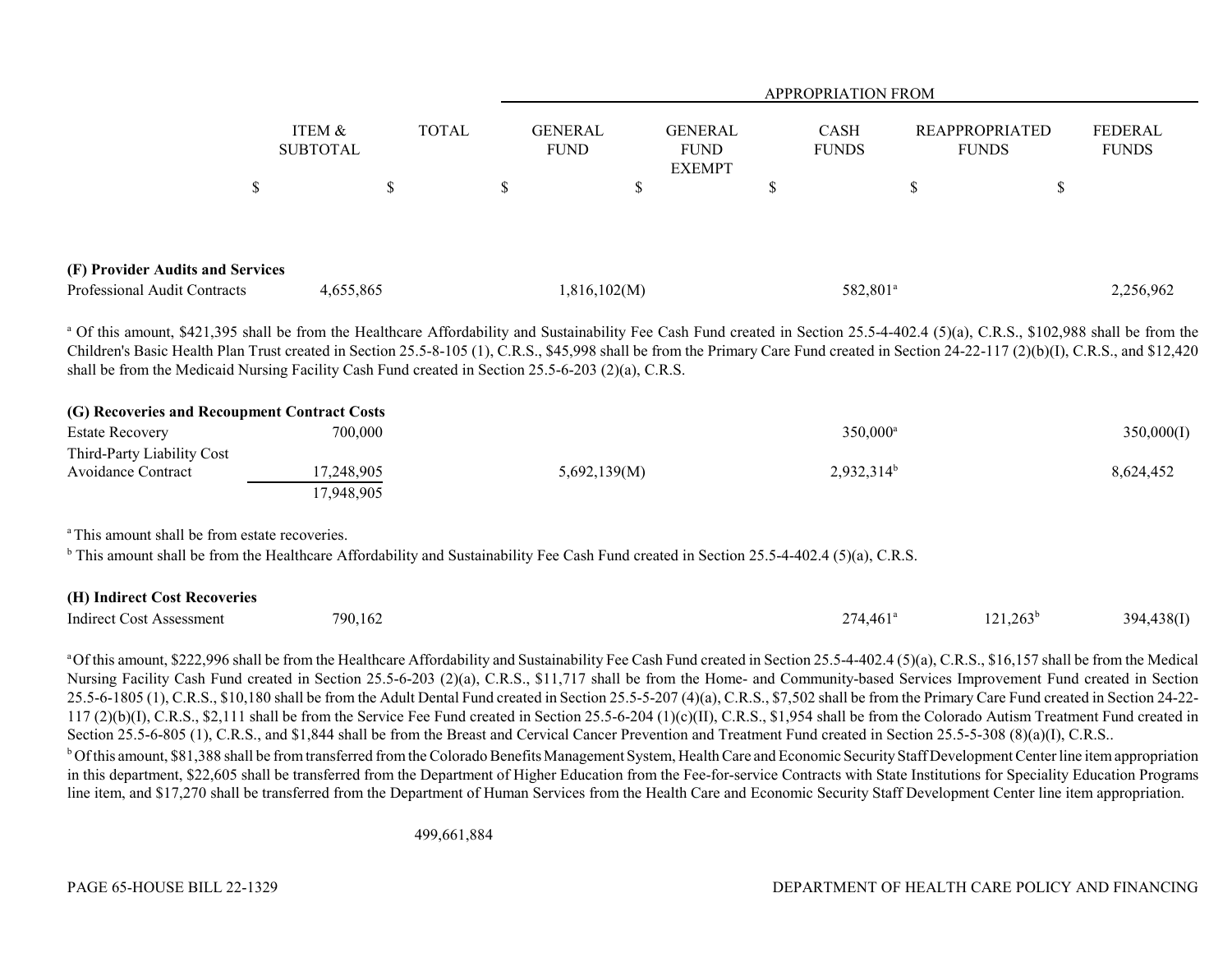|                                                                                               |                           |                | <b>APPROPRIATION FROM</b> |                               |                                                |  |                             |   |                                       |                                |  |  |
|-----------------------------------------------------------------------------------------------|---------------------------|----------------|---------------------------|-------------------------------|------------------------------------------------|--|-----------------------------|---|---------------------------------------|--------------------------------|--|--|
|                                                                                               | ITEM &<br><b>SUBTOTAL</b> | <b>TOTAL</b>   |                           | <b>GENERAL</b><br><b>FUND</b> | <b>GENERAL</b><br><b>FUND</b><br><b>EXEMPT</b> |  | <b>CASH</b><br><b>FUNDS</b> |   | <b>REAPPROPRIATED</b><br><b>FUNDS</b> | <b>FEDERAL</b><br><b>FUNDS</b> |  |  |
|                                                                                               | D                         | J.D            | D                         | Φ                             |                                                |  |                             | Φ | Φ                                     |                                |  |  |
|                                                                                               |                           |                |                           |                               |                                                |  |                             |   |                                       |                                |  |  |
| (2) MEDICAL SERVICES PREMIUMS                                                                 |                           |                |                           |                               |                                                |  |                             |   |                                       |                                |  |  |
| Medical and Long-Term<br>Care Services for Medicaid<br>Eligible Individuals <sup>21,21a</sup> |                           | 10,476,745,973 |                           | 1,807,317,367(M)              | $1,088,947,539^{\circ}$                        |  | $1,252,446,475^b$           |   | $90,013,408^{\circ}$                  | 6,238,021,184                  |  |  |

<sup>a</sup> This amount shall be from the General Fund Exempt Account created in Section 24-77-103.6 (2), C.R.S.

<sup>b</sup> Of this amount, \$908,976,142 shall be from the Healthcare Affordability and Sustainability Fee Cash Fund created in Section 25.5-4-402.4 (5)(a), C.R.S., \$72,525,818 shall be from recoveries and recoupments, \$63,970,820 shall be from the Health Care Expansion Fund created in Section 24-22-117 (2)(a)(I), C.R.S., \$60,646,597 shall be from the Medicaid Nursing Facility Cash Fund created in Section 25.5-6-203 (2)(a), C.R.S., \$39,453,734 shall be from the Home- and Community-based Services Improvement Fund created in Section 25.5-6-1805 (1), C.R.S., \$33,904,593 represents public funds certified as expenditures incurred by public hospitals and agencies that are eligible for federal financial participation under the Medicaid program, \$30,674,657 shall be from the Adult Dental Fund created in Section 25.5-5-207 (4)(a), C.R.S., \$29,346,986 represents public funds certified as expenditures incurred by public emergency medical transportation providers, \$6,758,245 shall be from the Medicaid Buy-In Cash Fund created in Section 25.5-6-1404 (3)(b), C.R.S., \$2,086,005 shall be from the Tobacco Tax Cash Fund created in section 24-22-117 (1)(a), C.R.S., and meets the requirement to appropriate a portion of the revenues collected from the imposition of additional state cigarette and tobacco taxes to the Old Age Pension program for health related purposes pursuant to Section 21 of Article X of the State Constitution, \$1,449,614 shall be from the Colorado Autism Treatment Fund created in Section 25.5-6-805 (1), C.R.S., \$895,653 shall be from the Breast and Cervical Cancer Prevention and Treatment Fund created in Section 25.5-5-308  $(8)(a)(I)$ , C.R.S., \$857,151 shall be from the Tobacco Education Programs Fund created in Section 24-22-117 (2)(c)(I), C.R.S., \$700,000 shall be from an intergovernmental transfer from Denver Health, and \$200,460 shall be from the Service Fee Fund created in Section 25.5-6-204 (1)(c)(II), C.R.S.

c Of this amount, \$78,885,357 shall be transferred from the Department of Higher Education from the Fee-for-service Contracts with State Institutions for Speciality Education Programs line item, \$9,969,877 shall be transferred from the Old Age Pension State Medical Program line item appropriation in the Other Medical Services division of this department, and \$1,158,174 shall be transferred from Public School Health Services line item in the Other Medical Services division of this department.

#### **(3) BEHAVIORAL HEALTH COMMUNITY PROGRAMS**

| Behavioral Health          |               |                |                         |               |
|----------------------------|---------------|----------------|-------------------------|---------------|
| <b>Capitation Payments</b> | 1,118,068,471 | 269,399,988(M) | 83,315,662 <sup>a</sup> | 765, 352, 821 |
| Behavioral Health Fee-for- |               |                |                         |               |
| service Payments           | 12.970.664    | 2,881,495(M)   | $846.243^{\circ}$       | 9,242,926     |
|                            |               | 1,131,039,135  |                         |               |

<sup>a</sup> Of these amounts, \$84,126,635 shall be from the Healthcare Affordability and Sustainability Fee Cash Fund created in Section 25.5-4-402.4 (5)(a), C.R.S., and \$35,270 shall be from the Breast and Cervical Cancer Prevention and Treatment Fund created in Section 25.5-5-308 (8)(a)(I), C.R.S.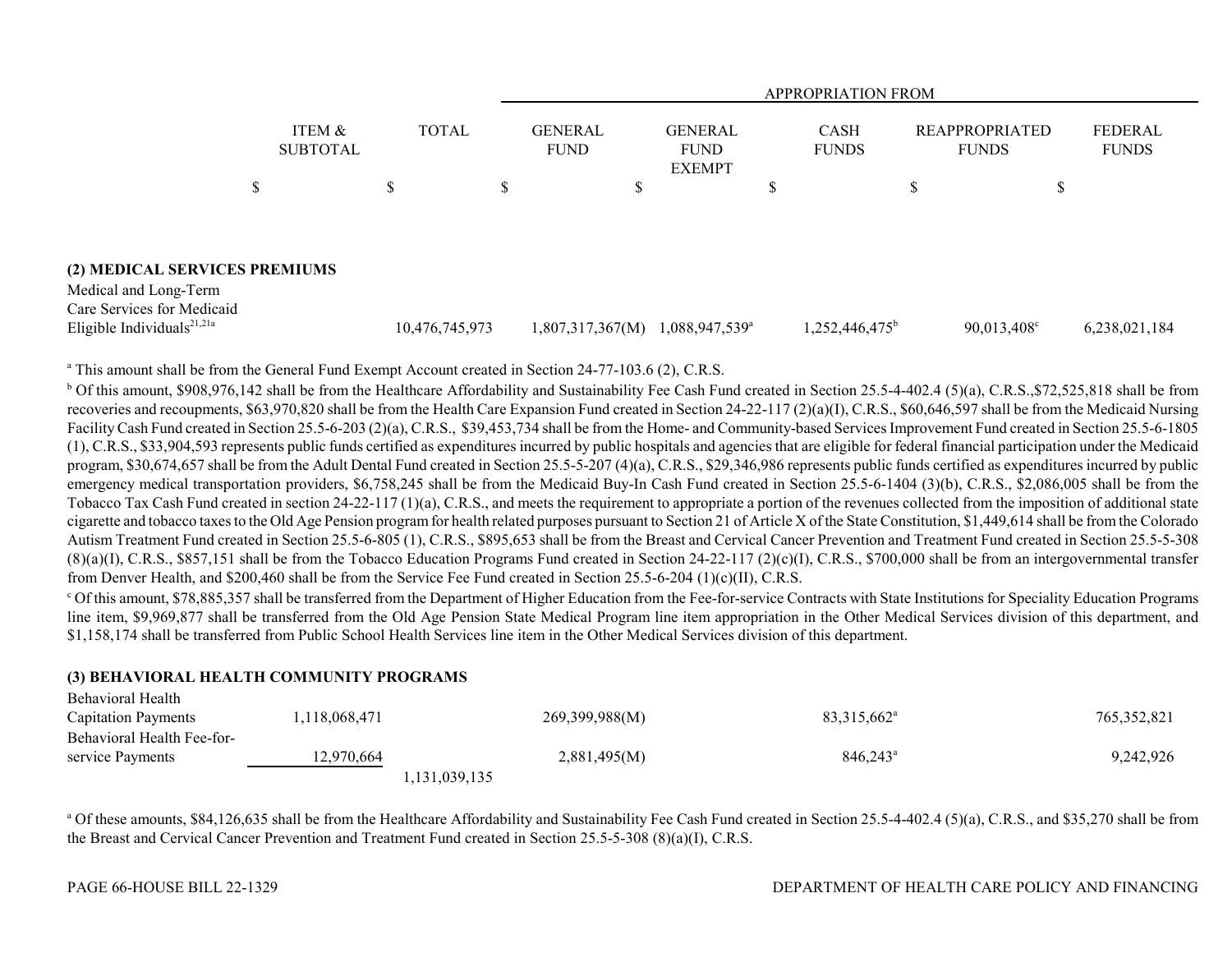|                                                             |      |                           |              | APPROPRIATION FROM            |    |                                                |    |                      |    |                                       |                                |  |  |
|-------------------------------------------------------------|------|---------------------------|--------------|-------------------------------|----|------------------------------------------------|----|----------------------|----|---------------------------------------|--------------------------------|--|--|
|                                                             |      | ITEM &<br><b>SUBTOTAL</b> | <b>TOTAL</b> | <b>GENERAL</b><br><b>FUND</b> |    | <b>GENERAL</b><br><b>FUND</b><br><b>EXEMPT</b> |    | CASH<br><b>FUNDS</b> |    | <b>REAPPROPRIATED</b><br><b>FUNDS</b> | <b>FEDERAL</b><br><b>FUNDS</b> |  |  |
|                                                             | $\$$ |                           | \$           | \$                            | \$ |                                                | \$ |                      | \$ | \$                                    |                                |  |  |
|                                                             |      |                           |              |                               |    |                                                |    |                      |    |                                       |                                |  |  |
| (4) OFFICE OF COMMUNITY LIVING                              |      |                           |              |                               |    |                                                |    |                      |    |                                       |                                |  |  |
| (A) Division of Intellectual and Developmental Disabilities |      |                           |              |                               |    |                                                |    |                      |    |                                       |                                |  |  |
| (1) Administrative Costs                                    |      |                           |              |                               |    |                                                |    |                      |    |                                       |                                |  |  |
| <b>Personal Services</b>                                    |      | 3,469,613                 |              | 1,858,480(M)                  |    |                                                |    |                      |    |                                       | 1,611,133                      |  |  |
|                                                             |      | $(39.5$ FTE)              |              |                               |    |                                                |    |                      |    |                                       |                                |  |  |
| <b>Operating Expenses</b>                                   |      | 281,510                   |              | 164,636(M)                    |    |                                                |    |                      |    |                                       | 116,874                        |  |  |
| Community and Contract                                      |      | 137,480                   |              | 89,362(M)                     |    |                                                |    |                      |    |                                       | 48,118                         |  |  |
| Management System                                           |      |                           |              |                               |    |                                                |    |                      |    |                                       |                                |  |  |
| Support Level<br>Administration                             |      | 59,317                    |              | 29,403(M)                     |    |                                                |    | $255^{\circ}$        |    |                                       | 29,659                         |  |  |
|                                                             |      | 3,947,920                 |              |                               |    |                                                |    |                      |    |                                       |                                |  |  |

<sup>a</sup> This amount shall be from the Healthcare Affordability and Sustainability Fee Cash Fund created in Section 25.5-4-402.4 (5)(a), C.R.S.

| $(2)$ Medicaid Programs <sup>22</sup>  |             |                          |                         |             |
|----------------------------------------|-------------|--------------------------|-------------------------|-------------|
| Adult Comprehensive                    |             |                          |                         |             |
| Services <sup>23</sup>                 | 713,885,548 |                          |                         |             |
| <b>Adult Supported Living</b>          |             |                          |                         |             |
| Services <sup>24</sup>                 | 80,658,077  |                          |                         |             |
| Children's Extensive                   |             |                          |                         |             |
| Support Services <sup>25</sup>         | 42,487,893  |                          |                         |             |
| Children's Habilitation                |             |                          |                         |             |
| Residential Program <sup>26</sup>      | 12,047,333  |                          |                         |             |
| Case Management for                    |             |                          |                         |             |
| People with Disabilities <sup>27</sup> | 102,087,659 |                          |                         |             |
|                                        | 951,166,510 | 440,388,944 <sup>a</sup> | 36,456,596 <sup>b</sup> | 474,320,970 |

<sup>a</sup> Of this amount, the (M) notation applies to \$437,877,285.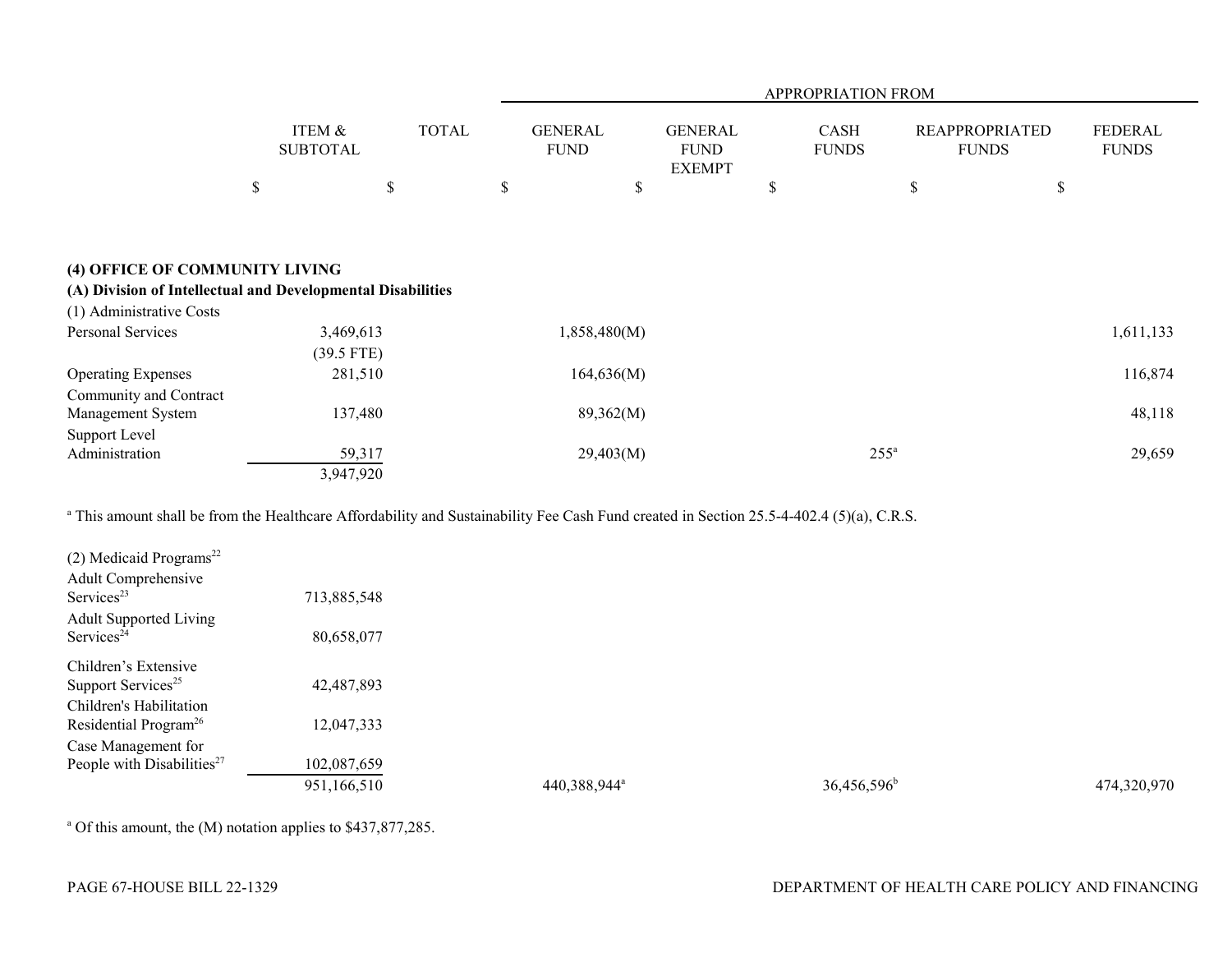|                 |              |             | APPROPRIATION FROM |              |  |                                  |  |  |  |  |  |  |
|-----------------|--------------|-------------|--------------------|--------------|--|----------------------------------|--|--|--|--|--|--|
|                 |              |             |                    |              |  |                                  |  |  |  |  |  |  |
| ITEM &          | <b>TOTAL</b> | GENERAL     | <b>GENERAL</b>     | <b>CASH</b>  |  | FEDERAL<br><b>REAPPROPRIATED</b> |  |  |  |  |  |  |
| <b>SUBTOTAL</b> |              | <b>FUND</b> | <b>FUND</b>        | <b>FUNDS</b> |  | <b>FUNDS</b><br><b>FUNDS</b>     |  |  |  |  |  |  |
|                 |              |             | <b>EXEMPT</b>      |              |  |                                  |  |  |  |  |  |  |
|                 |              |             |                    |              |  |                                  |  |  |  |  |  |  |

<sup>b</sup> Of this amount, \$27,123,608 shall be from the Home- and Community-based Services Improvement Fund created in Section 25.5-6-1805 (1), C.R.S., \$9,332,987 shall be from the Healthcare Affordability and Sustainability Fee Cash Fund created in Section 25.5-4-402.4 (5)(a), C.R.S., and \$1 shall be from the Health Care Expansion Fund created in Section 24-22-117 (2)(a)(I), C.R.S.

| (3) State-only Programs <sup>28</sup>   |            |  |
|-----------------------------------------|------------|--|
| <b>Family Support Services</b>          | 7,825,842  |  |
| <b>State Supported Living</b>           |            |  |
| <b>Services</b>                         | 10,337,979 |  |
| <b>State Supported Living</b>           |            |  |
| Services Case Management                | 2,519,109  |  |
| Preventive Dental Hygiene <sup>29</sup> | 67,789     |  |
| Supported Employment                    |            |  |
| Provider and Certification              |            |  |
| Reimbursement                           | 303,158    |  |
|                                         | 21,053,877 |  |

976,168,307

| (5) INDIGENT CARE PROGRAM |  |
|---------------------------|--|
| Safety Net Provider       |  |

| Payments                     | 226,610,308 |              | 113,305,154 <sup>a</sup>  | 113,305,154(I) |
|------------------------------|-------------|--------------|---------------------------|----------------|
| Pediatric Specialty Hospital | 10,764,010  | 5,382,005(M) |                           | 5,382,005      |
| Appropriation from           |             |              |                           |                |
| Tobacco Tax Cash Fund to     |             |              |                           |                |
| the General Fund             | 381,798     |              | 381,798 <sup>b</sup>      |                |
| Primary Care Fund Program    | 48,087,990  |              | $24,176,000^{\circ}$      | 23,911,990(I)  |
| Children's Basic Health Plan |             |              |                           |                |
| Administration               | 3,864,405   |              | 1,243,319(H) <sup>d</sup> | 2,621,086      |
|                              |             |              |                           |                |

21,053,877 21,053,877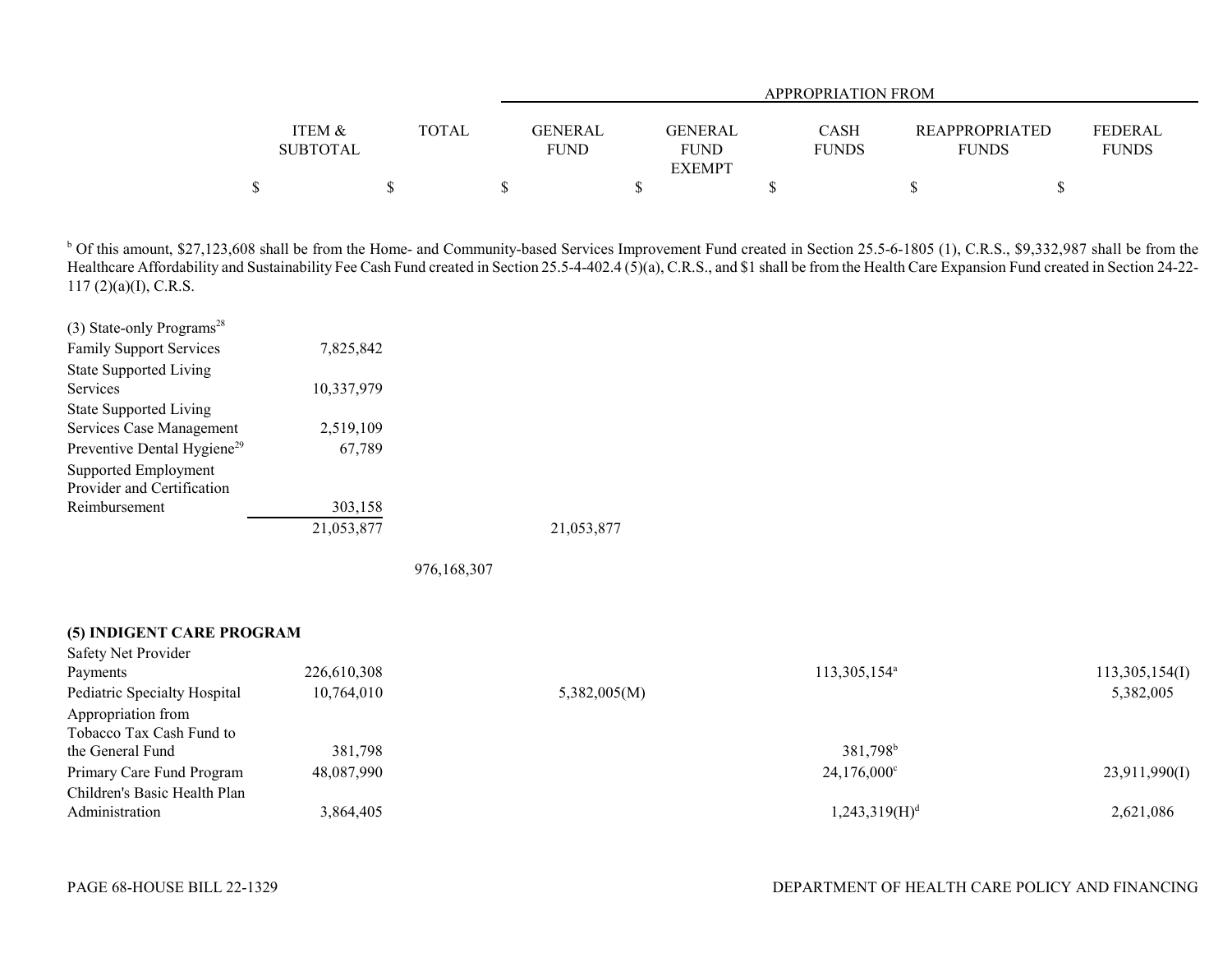|                                                          |                           |              |             | <b>APPROPRIATION FROM</b>     |        |                                                |          |                              |  |                                       |                         |  |  |
|----------------------------------------------------------|---------------------------|--------------|-------------|-------------------------------|--------|------------------------------------------------|----------|------------------------------|--|---------------------------------------|-------------------------|--|--|
|                                                          | ITEM &<br><b>SUBTOTAL</b> | <b>TOTAL</b> |             | <b>GENERAL</b><br><b>FUND</b> |        | <b>GENERAL</b><br><b>FUND</b><br><b>EXEMPT</b> |          | <b>CASH</b><br><b>FUNDS</b>  |  | <b>REAPPROPRIATED</b><br><b>FUNDS</b> | FEDERAL<br><b>FUNDS</b> |  |  |
| D                                                        |                           | D            | \$          |                               | ¢<br>D |                                                | ــه<br>D |                              |  | S                                     |                         |  |  |
| Children's Basic Health Plan<br>Medical and Dental Costs | 179,020,656               |              | 468,729,167 | 23,969,514                    |        | 381,798 <sup>e</sup>                           |          | $39,132,095(H)$ <sup>f</sup> |  |                                       | 115,537,249             |  |  |

<sup>a</sup> This amount shall be from the Healthcare Affordability and Sustainability Fee Cash Fund created in Section 25.5-4-402.4 (5)(a), C.R.S.

<sup>b</sup> This amount shall be from the Tobacco Tax Cash Fund created in Section 24-22-117 (1)(a), C.R.S. This appropriation partially meets the requirement to appropriate a portion of the revenues collected from imposition of additional state cigarette and tobacco taxes to the General Fund pursuant to Section 21 of Article X of the State Constitution.

 $\textdegree$  This amount shall be from the Primary Care Fund created in Section 24-22-117 (2)(b)(I), C.R.S.

 $d$  Of this amount, \$1,236,709 shall be from the Children's Basic Health Plan Trust created in Section 25.5-8-105 (1), C.R.S., and \$6,610 shall be from the Healthcare Affordability and Sustainability Fee Cash Fund created in Section 25.5-4-402.4 (5)(a), C.R.S.

 $\text{e}$ . This amount shall be from General Fund Exempt Account pursuant to Section 24-22-117 (1)(c)(I)(B), C.R.S., and is not subject to the statutory limitation on General Fund appropriations imposed by Section 24-75-201.1, C.R.S.

<sup>f</sup> Of this amount, \$27,058,856 shall be from the Healthcare Affordability and Sustainability Fee Cash Fund created in Section 25.5-4-402.4 (5)(a), C.R.S., \$11,623,700 shall be from the Children's Basic Health Plan Trust created in Section 25.5-8-105 (1), C.R.S., \$349,538 shall be from the Colorado Immunization Fund created in Section 25-4-2301, C.R.S., \$100,000 shall be from recoveries and recoupments, and \$1 shall be from the Health Care Expansion Fund created in Section 24-22-117 (2)(a)(I), C.R.S.

## **(6) OTHER MEDICAL SERVICES**

| Old Age Pension State         |             |              |                           |                   |               |
|-------------------------------|-------------|--------------|---------------------------|-------------------|---------------|
| Medical Program               | 10,000,000  |              | $10,000,000$ <sup>a</sup> |                   |               |
| Senior Dental Program         | 3,990,358   | 3,962,510    | 27,848 <sup>b</sup>       |                   |               |
| Commission on Family          |             |              |                           |                   |               |
| Medicine Residency            |             |              |                           |                   |               |
| <b>Training Programs</b>      | 9,490,170   | 4,520,085(M) |                           | $225,000^{\circ}$ | 4,745,085     |
| Medicare Modernization        |             |              |                           |                   |               |
| <b>Act State Contribution</b> |             |              |                           |                   |               |
| Payment                       | 235,472,292 | 235,472,292  |                           |                   |               |
| Public School Health          |             |              |                           |                   |               |
| Services Contract             |             |              |                           |                   |               |
| Administration                | 2,000,000   | 1,000,000(M) |                           |                   | 1,000,000     |
| Public School Health          |             |              |                           |                   |               |
| Services                      | 172,092,626 |              | $84,651,774$ <sup>d</sup> |                   | 87,440,852(I) |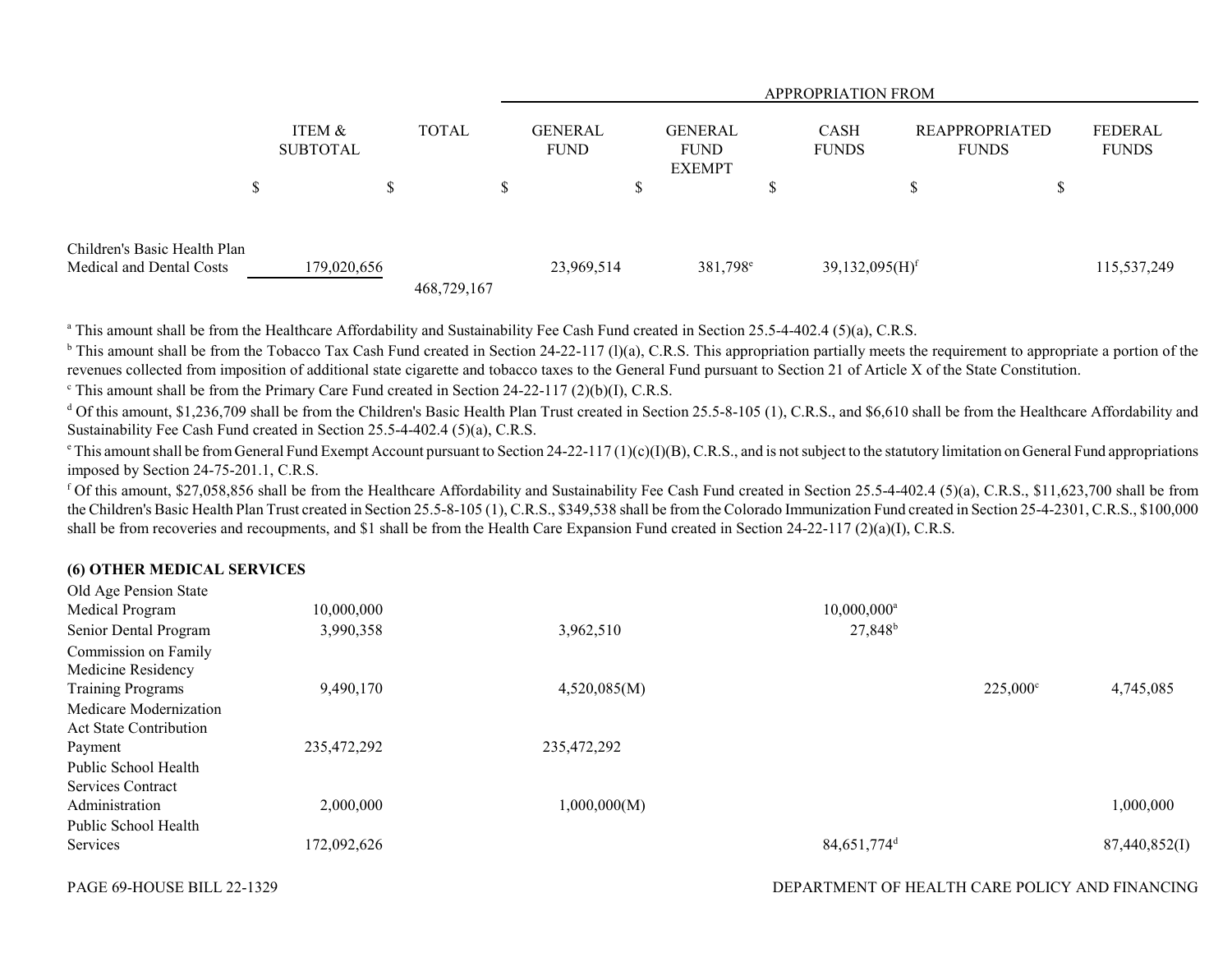|                                                                                                                                                                                           |                           |              | <b>APPROPRIATION FROM</b> |                               |    |                                                |    |                             |    |                                       |                                |
|-------------------------------------------------------------------------------------------------------------------------------------------------------------------------------------------|---------------------------|--------------|---------------------------|-------------------------------|----|------------------------------------------------|----|-----------------------------|----|---------------------------------------|--------------------------------|
|                                                                                                                                                                                           | ITEM &<br><b>SUBTOTAL</b> | <b>TOTAL</b> |                           | <b>GENERAL</b><br><b>FUND</b> |    | <b>GENERAL</b><br><b>FUND</b><br><b>EXEMPT</b> |    | <b>CASH</b><br><b>FUNDS</b> |    | <b>REAPPROPRIATED</b><br><b>FUNDS</b> | <b>FEDERAL</b><br><b>FUNDS</b> |
|                                                                                                                                                                                           | \$                        | \$           | \$                        |                               | \$ |                                                | \$ |                             | \$ | \$                                    |                                |
| Screening, Brief<br>Intervention, and Referral to<br><b>Treatment Training Grant</b><br>Program <sup>30</sup><br>Reproductive Health Care<br>for Individuals Not Eligible<br>for Medicaid | 1,500,000<br>3,614,490    |              |                           | 3,614,490                     |    |                                                |    | $1,500,000$ <sup>e</sup>    |    |                                       |                                |
| State-only Payments for<br>Home- and Community-<br>Based Services <sup>31</sup>                                                                                                           | 56,589,558<br>$(4.0$ FTE) | 494,749,494  |                           |                               |    |                                                |    | 56,589,558 <sup>f</sup>     |    |                                       |                                |

<sup>a</sup> This amount shall be from the Old Age Pension Health and Medical Care Fund created in Section 25.5-2-101 (2), C.R.S.

<sup>b</sup> This amount shall be from the Department of Health Care Policy and Financing Cash Fund created in Section 25.5-1-109, C.R.S.

<sup>c</sup> This amount shall be transferred from the Department of Higher Education from the Fee-for-service Contracts with State Institutions for Speciality Education Programs line item.

<sup>d</sup> This amount represents funds certified as public expenditures incurred by school districts or boards of cooperative educational services that are eligible for federal financial participation under Medicaid.

e This amount shall be from the Marijuana Tax Cash Fund created in Section 39-28.8-501 (1), C.R.S.

f Of this amount, \$39,477,385 shall be from the Home- and Community-based Services Improvement Fund created in Section 25.5-6-1805 (1), C.R.S, and \$17,112,173 shall be from the ARPA Home- and Community-Based Services Account created in Section 25.5-4-402.4 (5)(c)(I)(A), C.R.S., within the Healthcare Affordability and Sustainability Fee Cash Fund created in Section 25.5-4-402.4 (5)(a), C.R.S.

#### **(7) DEPARTMENT OF HUMAN SERVICES MEDICAID-FUNDED PROGRAMS**

| (A) Executive Director's |              |              |           |
|--------------------------|--------------|--------------|-----------|
| <b>Office - Medicaid</b> |              |              |           |
| Funding <sup>32</sup>    | 15, 153, 773 | 7,576,887(M) | 7,576,886 |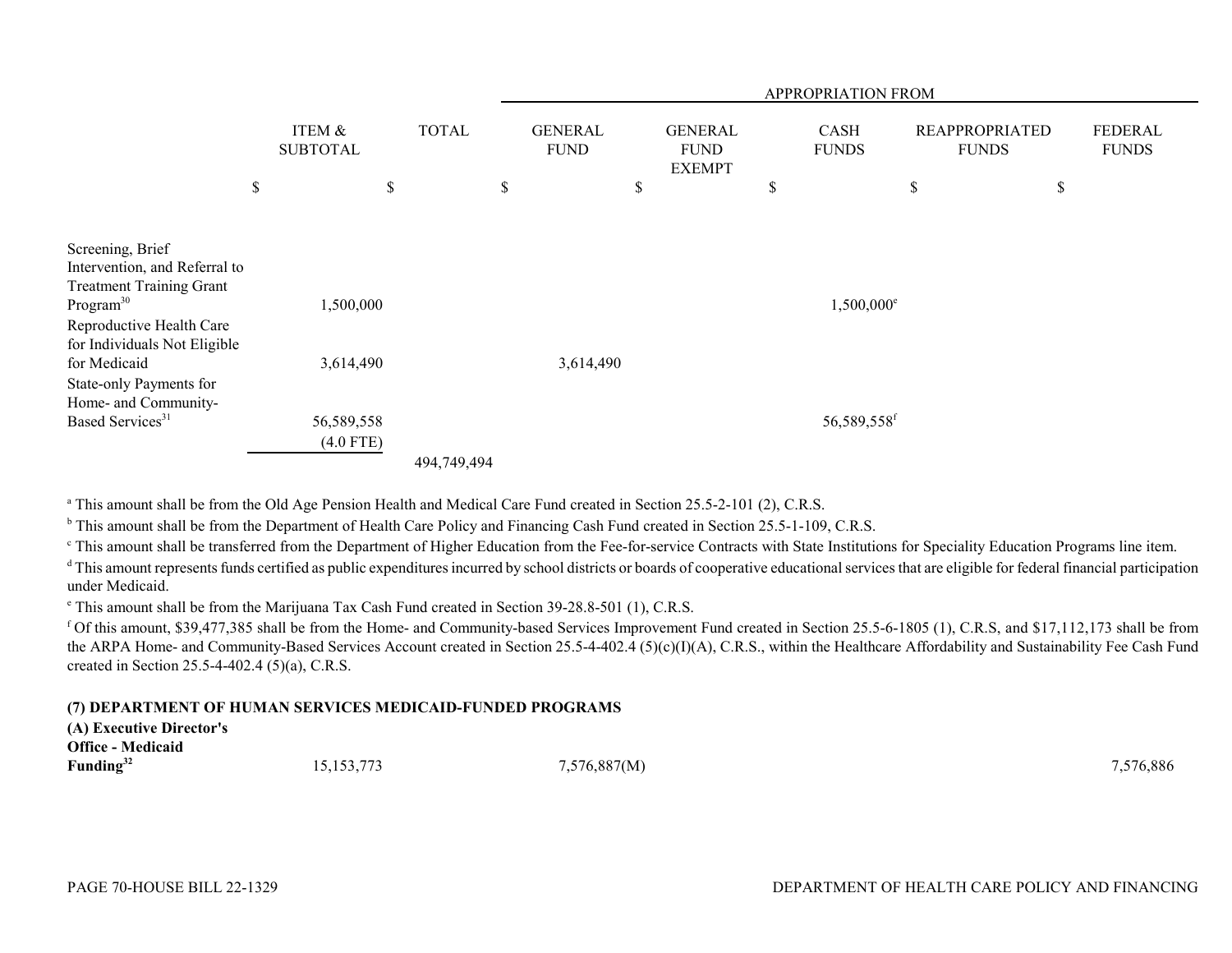|                                                                                                |                           |              |                               |                                                | APPROPRIATION FROM   |                                       |                                |
|------------------------------------------------------------------------------------------------|---------------------------|--------------|-------------------------------|------------------------------------------------|----------------------|---------------------------------------|--------------------------------|
|                                                                                                | ITEM &<br><b>SUBTOTAL</b> | <b>TOTAL</b> | <b>GENERAL</b><br><b>FUND</b> | <b>GENERAL</b><br><b>FUND</b><br><b>EXEMPT</b> | CASH<br><b>FUNDS</b> | <b>REAPPROPRIATED</b><br><b>FUNDS</b> | <b>FEDERAL</b><br><b>FUNDS</b> |
|                                                                                                | $\$$                      | \$           | \$                            | \$                                             | $\$$                 | \$<br>$\$$                            |                                |
| (B) Office of Children, Youth and Families - Medicaid Funding<br>(1) Division of Child Welfare |                           |              |                               |                                                |                      |                                       |                                |
| Administration                                                                                 | 66,803                    |              | 33,402(M)                     |                                                |                      |                                       | 33,401                         |
| Child Welfare Services                                                                         | 13,690,244<br>13,757,047  |              | 6,845,122(M)                  |                                                |                      |                                       | 6,845,122                      |
| (2) Division of Youth                                                                          |                           |              |                               |                                                |                      |                                       |                                |
| Services                                                                                       | 787,189                   |              | 393,595(M)                    |                                                |                      |                                       | 393,594                        |
| (C) Office of Economic Security - Medicaid Funding<br>Systematic Alien                         |                           |              |                               |                                                |                      |                                       |                                |
| Verification for Eligibility                                                                   | 28,307                    |              | 14,153(M)                     |                                                |                      |                                       | 14,154                         |
| (D) Behavioral Health Administration - Medicaid Funding<br>(1) Community Behavioral            |                           |              |                               |                                                |                      |                                       |                                |
| Health Administration                                                                          | 533,804                   |              | 266,902(M)                    |                                                |                      |                                       | 266,902                        |
| (2) Community-based Mental Health Services<br>Children and Youth Mental                        |                           |              |                               |                                                |                      |                                       |                                |
| Health Treatment Act                                                                           | 131,048                   |              | 65,524(M)                     |                                                |                      |                                       | 65,524                         |
| (3) Substance Use Treatment and Prevention Services<br>High Risk Pregnant Women                |                           |              |                               |                                                |                      |                                       |                                |
| Program                                                                                        | 1,903,091                 |              | 951,546(M)                    |                                                |                      |                                       | 951,545                        |
| (E) Office of Behavioral<br>Health - Medicaid                                                  |                           |              |                               |                                                |                      |                                       |                                |
| <b>Funding</b>                                                                                 | 8,196,375                 |              | 4,098,188(M)                  |                                                |                      |                                       | 4,098,187                      |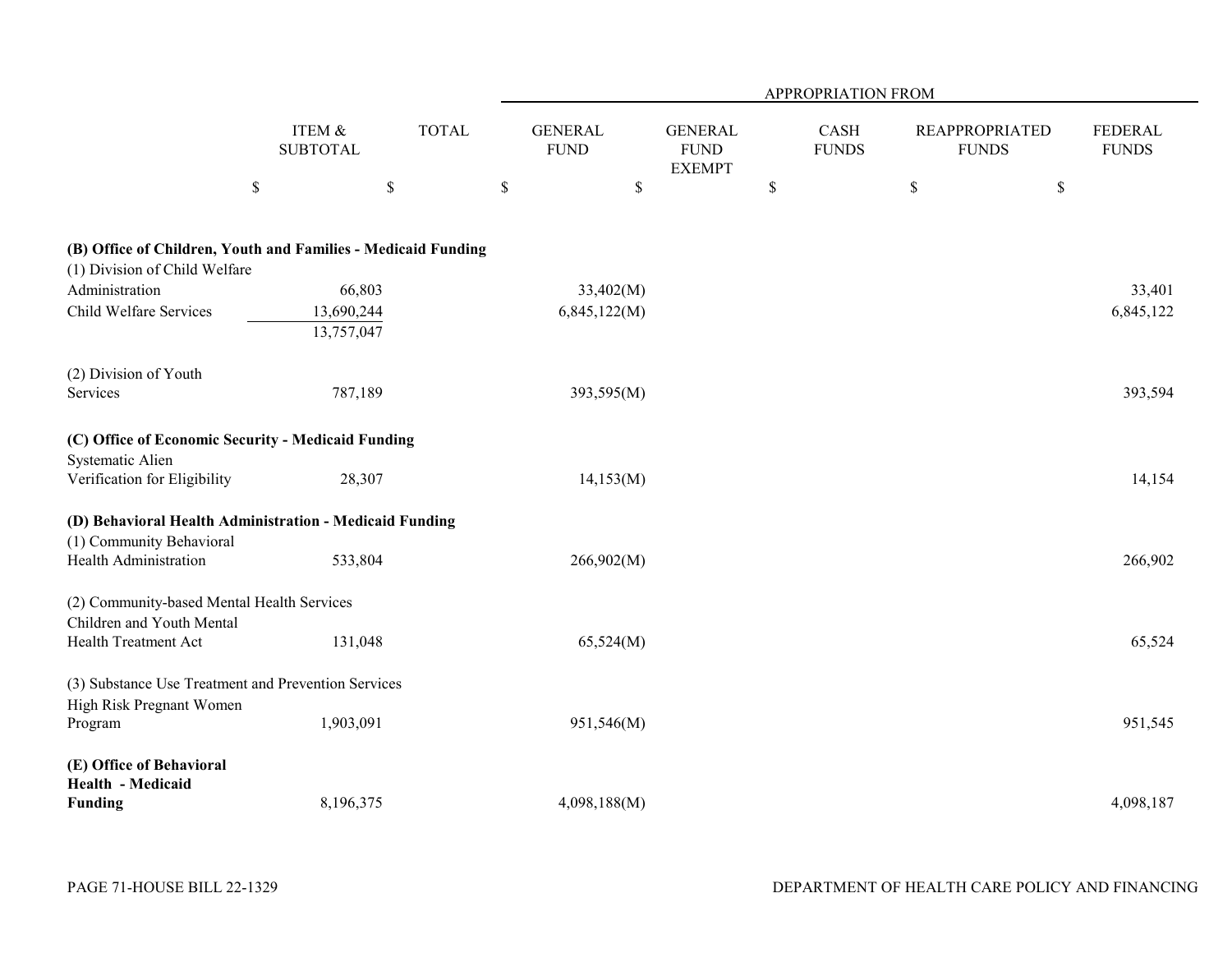|                                                                                                            |                           |              | APPROPRIATION FROM            |                                                |                        |                                       |      |                                |  |  |
|------------------------------------------------------------------------------------------------------------|---------------------------|--------------|-------------------------------|------------------------------------------------|------------------------|---------------------------------------|------|--------------------------------|--|--|
|                                                                                                            | ITEM &<br><b>SUBTOTAL</b> | <b>TOTAL</b> | <b>GENERAL</b><br><b>FUND</b> | <b>GENERAL</b><br><b>FUND</b><br><b>EXEMPT</b> | CASH<br><b>FUNDS</b>   | <b>REAPPROPRIATED</b><br><b>FUNDS</b> |      | <b>FEDERAL</b><br><b>FUNDS</b> |  |  |
|                                                                                                            | $\$$                      | \$           | \$                            | \$                                             | $\$$                   | \$                                    | $\$$ |                                |  |  |
|                                                                                                            |                           |              |                               |                                                |                        |                                       |      |                                |  |  |
| (F) Office of Adults, Aging and Disability Services - Medicaid Funding                                     |                           |              |                               |                                                |                        |                                       |      |                                |  |  |
| (1) Administration                                                                                         | 412,894                   |              | 206,447(M)                    |                                                |                        |                                       |      | 206,447                        |  |  |
| (2) Regional Centers for People with Developmental Disabilities                                            |                           |              |                               |                                                |                        |                                       |      |                                |  |  |
| Regional Centers                                                                                           | 56,049,062                |              | 26,135,628(M)                 |                                                | 1,888,903 <sup>a</sup> |                                       |      | 28,024,531                     |  |  |
| Regional Center<br>Depreciation and Annual                                                                 |                           |              |                               |                                                |                        |                                       |      |                                |  |  |
| Adjustments                                                                                                | 691,725                   |              | 345,863(M)                    |                                                |                        |                                       |      | 345,862                        |  |  |
| Regional Centers Electronic<br>Health Record System                                                        |                           |              |                               |                                                |                        |                                       |      | 340,191                        |  |  |
|                                                                                                            | 680,382<br>57,421,169     |              | 340,191(M)                    |                                                |                        |                                       |      |                                |  |  |
| $^{\circ}$ This amount shall be from the Service Fee Fund created in Section 25.5-6-204 (1)(c)(II), C.R.S. |                           |              |                               |                                                |                        |                                       |      |                                |  |  |
| (3) Aging Programs                                                                                         |                           |              |                               |                                                |                        |                                       |      |                                |  |  |
| Community Services for the<br>Elderly                                                                      | 1,001,800                 |              | 500,900(M)                    |                                                |                        |                                       |      | 500,900                        |  |  |
| (G) Office of Early Childhood - Medicaid Funding<br>Division of Community and<br>Family Support, Early     |                           |              |                               |                                                |                        |                                       |      |                                |  |  |
| <b>Intervention Services</b>                                                                               | 8,127,382                 |              | 4,063,691(M)                  |                                                |                        |                                       |      | 4,063,691                      |  |  |
| (H) Other<br>Federal Medicaid Indirect<br>Cost Reimbursement for<br>Department of Human                    |                           |              |                               |                                                |                        |                                       |      |                                |  |  |
| Services Programs                                                                                          | 500,000                   |              |                               |                                                |                        |                                       |      | $500,000(1)^a$                 |  |  |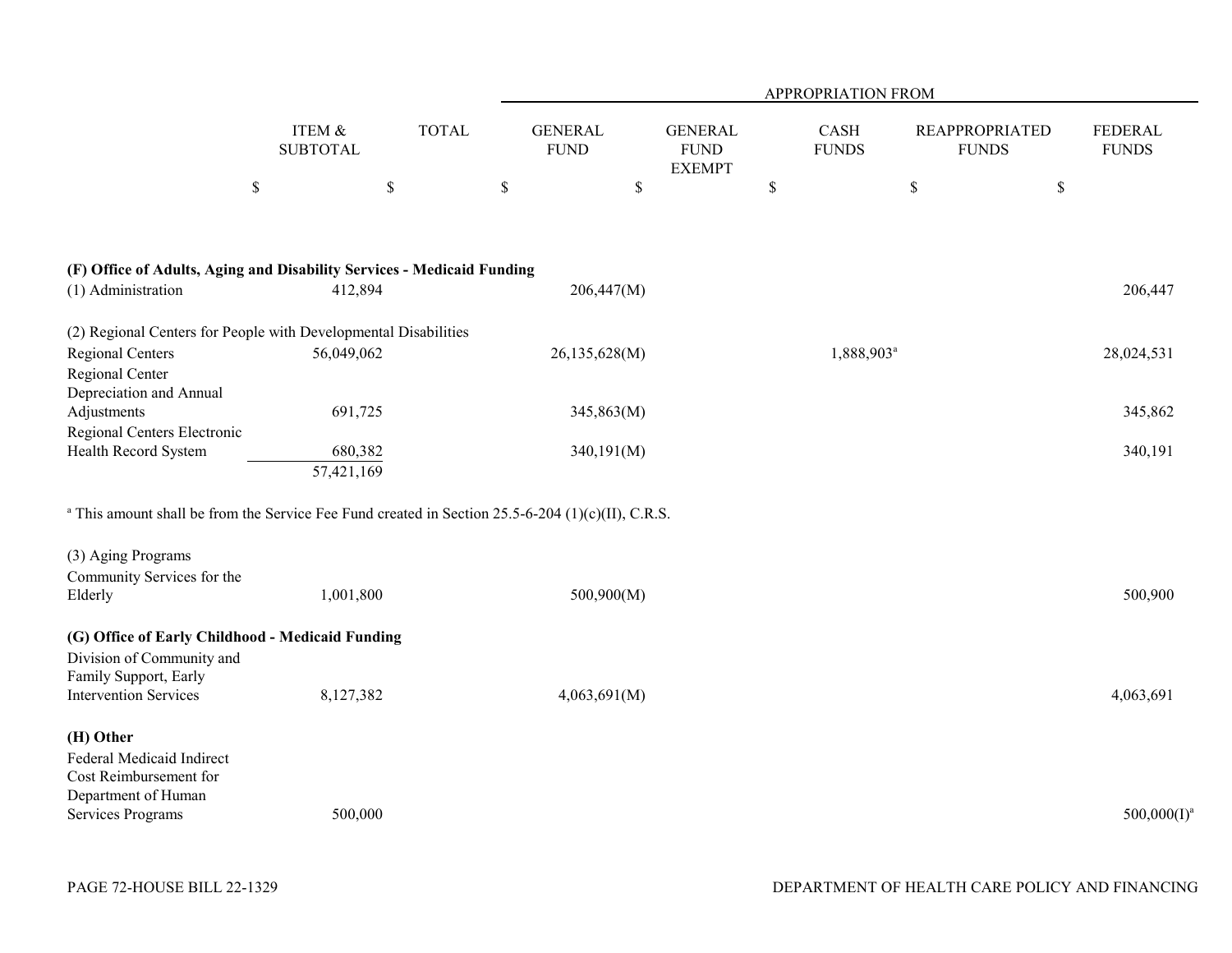|                                                             |               |                           |              | <b>APPROPRIATION FROM</b>     |                                                |                             |                                       |                                |  |  |
|-------------------------------------------------------------|---------------|---------------------------|--------------|-------------------------------|------------------------------------------------|-----------------------------|---------------------------------------|--------------------------------|--|--|
|                                                             |               | ITEM &<br><b>SUBTOTAL</b> | <b>TOTAL</b> | <b>GENERAL</b><br><b>FUND</b> | <b>GENERAL</b><br><b>FUND</b><br><b>EXEMPT</b> | <b>CASH</b><br><b>FUNDS</b> | <b>REAPPROPRIATED</b><br><b>FUNDS</b> | <b>FEDERAL</b><br><b>FUNDS</b> |  |  |
|                                                             | $\mathcal{S}$ | <b>Φ</b><br>D             | \$           |                               |                                                | D                           |                                       | J.D                            |  |  |
|                                                             |               |                           |              |                               |                                                |                             |                                       |                                |  |  |
| Department of Human<br>Services Indirect Cost<br>Assessment |               | 20,815,836                |              | 10,407,918(M)                 |                                                |                             |                                       | 10,407,918                     |  |  |
|                                                             |               | 21,315,836                |              |                               |                                                |                             |                                       |                                |  |  |

<sup>a</sup> This amount reflects estimated Medicaid federal indirect cost reimbursements for Department of Human Services programs, and is shown for informational purposes only.

128,769,715

# **TOTALS PART VI(HEALTH CARE POLICY ANDFINANCING)<sup>33</sup> \$14,175,863,675 \$2,990,409,128 \$1,089,329,337<sup>a</sup> \$1,805,089,552<sup>b</sup> \$94,985,445 \$8,196,050,213<sup>c</sup>**

<sup>a</sup> Of this amount, \$1,088,947,539 shall be from the General Fund Exempt Account created in Section 24-77-103.6 (2), C.R.S., and \$381,798 shall be General Fund Exempt pursuant to Section 24-22-117 (1)(c)(I)(B), C.R.S. Said \$381,798 is not subject to the statutory limitation on General Fund appropriations imposed by Section 24-75-201.1, C.R.S.  $<sup>b</sup>$  Of this amount, \$19,649,148 contains an (I) notation.</sup>

 $\degree$  Of this amount, \$354,031,458 contains an (I) notation.

**FOOTNOTES** -- The following statements are referenced to the numbered footnotes throughout section 2.

- 16 Department of Health Care Policy and Financing, Executive Director's Office, General Administration, General Professional Services and Special Projects -- This line item includes \$62,000 total funds, including \$31,000 General Fund, the purpose of which is the autism waiver program evaluation required by Section 25.5-6-806 (2)(c)(I), C.R.S. It is the General Assembly's intent that the Department also use the \$62,000 total funds to evaluate the new behavioral therapy benefit through the Early and Periodic Screening, Diagnostic, and Treatment (EPSDT) program.
- 17 Department of Health Care Policy and Financing, Executive Director's Office, General Administration, General Professional Services and Special Projects -- Of this appropriation, the \$22,439,275 cash funds appropriated from the Home- and Community-based Services Improvement Fund remain available for expenditure until the close of the 2023-24 state fiscal year.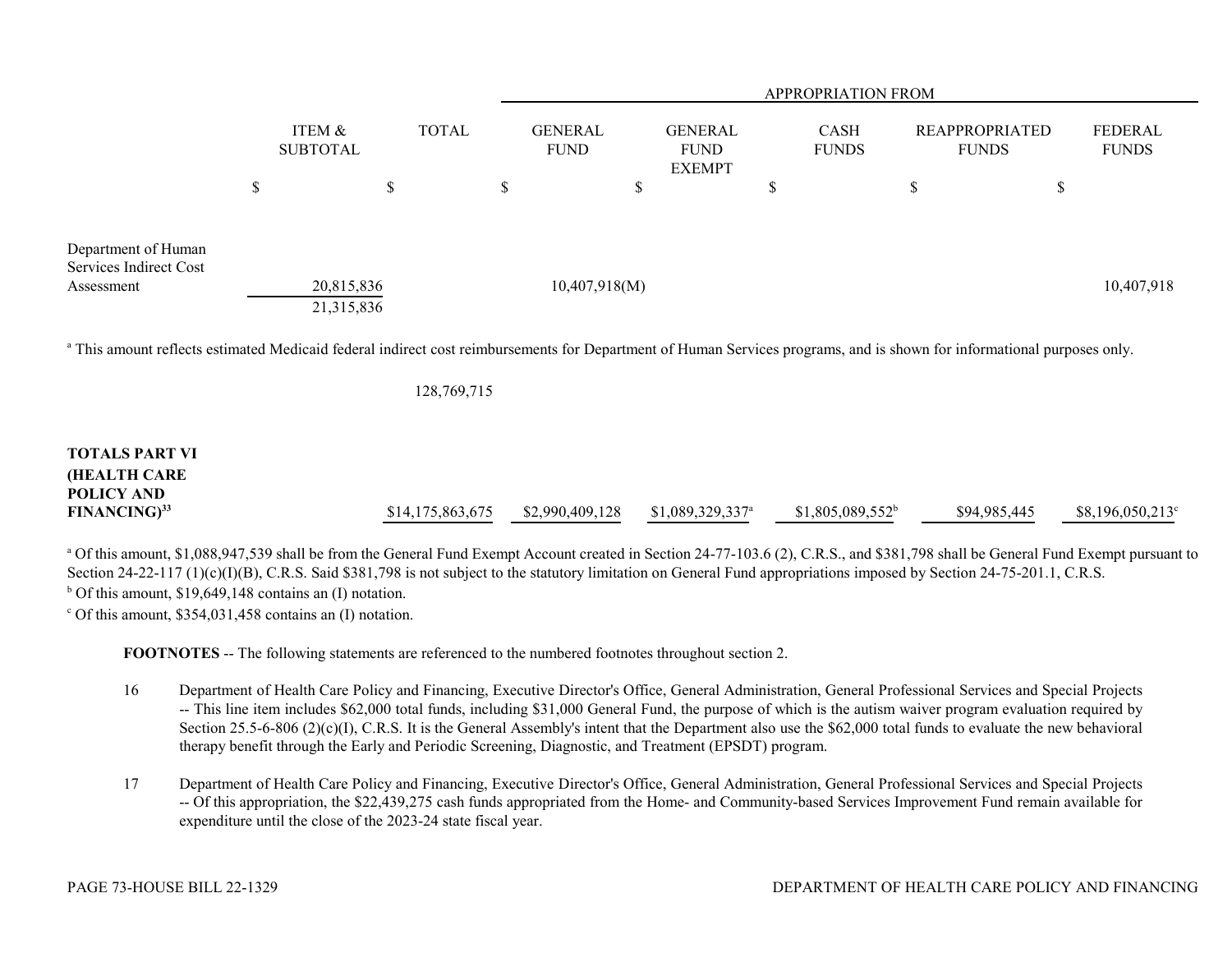|                   |              |                | APPROPRIATION FROM |              |                       |                |  |  |  |  |
|-------------------|--------------|----------------|--------------------|--------------|-----------------------|----------------|--|--|--|--|
|                   |              |                |                    |              |                       |                |  |  |  |  |
| <b>ITEM &amp;</b> | <b>TOTAL</b> | <b>GENERAL</b> | GENERAL            | <b>CASH</b>  | <b>REAPPROPRIATED</b> | <b>FEDERAL</b> |  |  |  |  |
| <b>SUBTOTAL</b>   |              | <b>FUND</b>    | <b>FUND</b>        | <b>FUNDS</b> | <b>FUNDS</b>          | <b>FUNDS</b>   |  |  |  |  |
|                   |              |                | <b>EXEMPT</b>      |              |                       |                |  |  |  |  |
|                   |              |                |                    |              |                       |                |  |  |  |  |

- 18 Department of Health Care Policy and Financing, Executive Director's Office, Information Technology Contracts and Projects, Medicaid Management Information System Maintenance and Projects -- Of this appropriation, the \$7,509,302 cash funds appropriated from the Home- and Community-based Services Improvement Fund remain available for expenditure until the close of the 2023-24 state fiscal year.
- 19 Department of Health Care Policy and Financing, Executive Director's Office, Information Technology Contracts and Projects, Colorado Benefits Management Systems, Operating and Contract Expenses and Colorado Benefits Management Systems, Health Care and Economic Security Staff Development Center -- In addition to the transfer authority provided in Section 24-75-108, C.R.S., the Department is authorized to transfer up to 5.0 percent of the total appropriations within the line items designated with this footnote. The Department is also authorized to transfer up to 5.0 percent of the total appropriations within the line items designated with this footnote to line item appropriations within the Department of Human Services, Office of Information Technology Services, Colorado Benefits Management System subsection.
- 20 Department of Health Care Policy and Financing, Executive Director's Office, Information Technology Contracts and Projects, Colorado Benefits Management Systems, Operating and Contract Expenses and Colorado Benefits Management Systems, Health Care and Economic Security Staff Development Center -- Of this appropriation, \$2,500,000 remains available for expenditure until the close of the 2023-24 state fiscal year.
- 21 Department of Health Care Policy and Financing, Medical Services Premiums, Medical and Long-Term Care Services for Medicaid Eligible Individuals -- Of this appropriation, the \$40,944,853 cash funds appropriated from the Home- and Community-based Services Improvement Fund remain available for expenditure until the close of the 2023-24 state fiscal year.
- 21a Department of Health Care Policy and Financing, Medical Services Premiums, Medical and Long-Term Care Services for Medicaid Eligible Individuals -- This line item includes \$1,044,059 total funds, including \$500,000 General Fund, for the purpose of expanding the non-invasive pre-natal testing benefit.
- 22 Department of Health Care Policy and Financing, Office of Community Living, Division of Intellectual and Developmental Disabilities, Medicaid Programs -- It is the General Assembly's intent that expenditures for these services be recorded only against the Long Bill group total for Medicaid Programs.
- 23 Department of Health Care Policy and Financing, Office of Community Living, Division of Intellectual and Developmental Disabilities, Medicaid Programs, Adult Comprehensive Services -- Of this appropriation, the \$22,474,658 cash funds appropriated from the Home- and Community-based Services Improvement Fund remain available for expenditure until the close of the 2023-24 state fiscal year.
- 24 Department of Health Care Policy and Financing, Office of Community Living, Division of Intellectual and Developmental Disabilities, Medicaid Programs, Adult Supported Living Services -- Of this appropriation, the \$2,733,070 cash funds appropriated from the Home- and Community-based Services Improvement Fund remain available for expenditure until the close of the 2023-24 state fiscal year.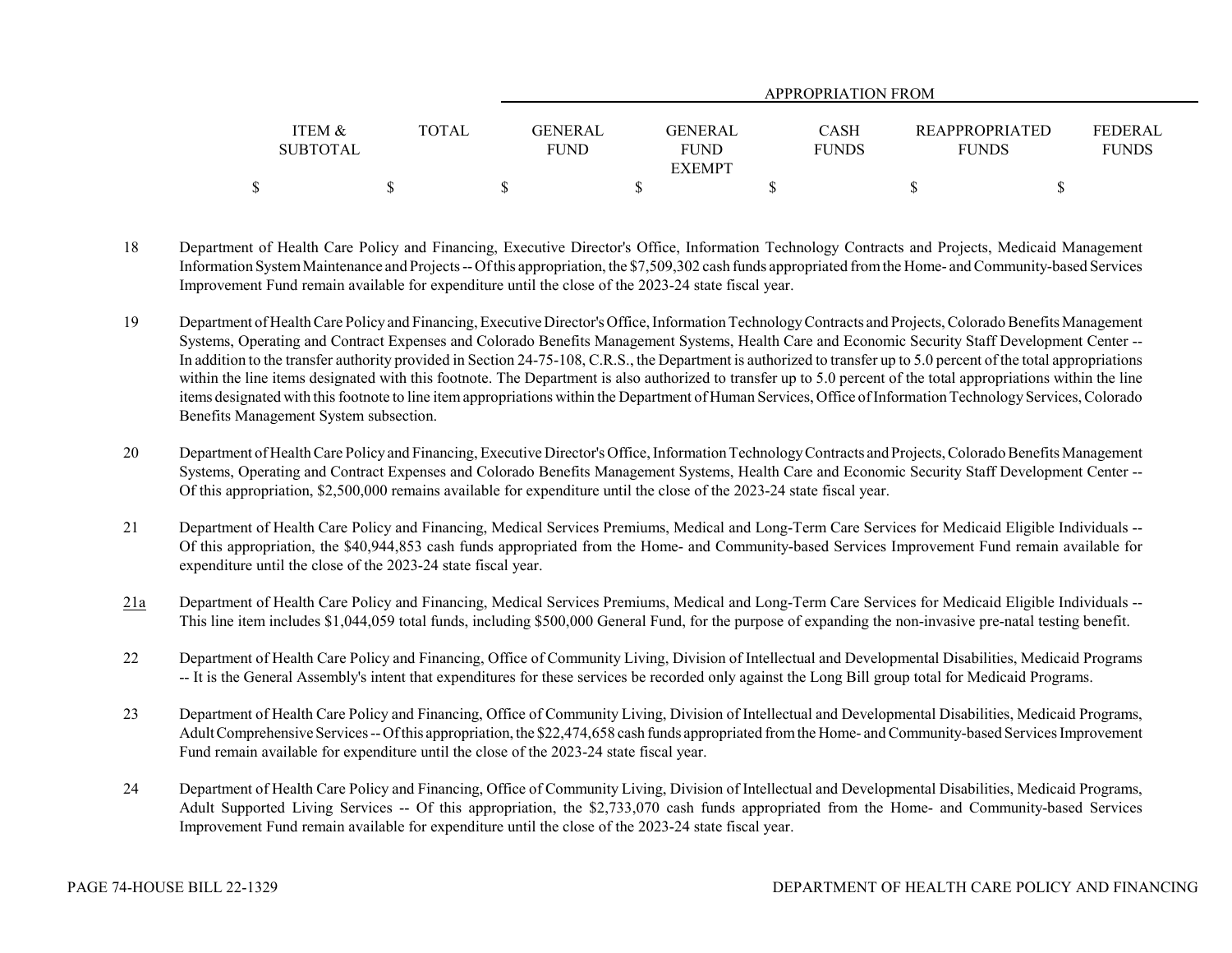|                 |              | APPROPRIATION FROM |                |  |              |                       |                |  |  |  |
|-----------------|--------------|--------------------|----------------|--|--------------|-----------------------|----------------|--|--|--|
|                 |              |                    |                |  |              |                       |                |  |  |  |
| ITEM &          | <b>TOTAL</b> | <b>GENERAL</b>     | <b>GENERAL</b> |  | <b>CASH</b>  | <b>REAPPROPRIATED</b> | <b>FEDERAL</b> |  |  |  |
| <b>SUBTOTAL</b> |              | <b>FUND</b>        | <b>FUND</b>    |  | <b>FUNDS</b> | <b>FUNDS</b>          | <b>FUNDS</b>   |  |  |  |
|                 |              |                    | <b>EXEMPT</b>  |  |              |                       |                |  |  |  |
|                 |              |                    |                |  |              |                       |                |  |  |  |

- 25 Department of Health Care Policy and Financing, Office of Community Living, Division of Intellectual and Developmental Disabilities, Medicaid Programs, Children's Extensive Support Services -- Of this appropriation, the \$963,405 cash funds appropriated from the Home- and Community-based Services Improvement Fund remain available for expenditure until the close of the 2023-24 state fiscal year.
- 26 Department of Health Care Policy and Financing, Office of Community Living, Division of Intellectual and Developmental Disabilities, Medicaid Programs, Children's Habilitation Residential Program -- Of this appropriation, the \$548 cash funds appropriated from the Home- and Community-based Services Improvement Fund remain available for expenditure until the close of the 2023-24 state fiscal year.
- 27 Department of Health Care Policy and Financing, Office of Community Living, Division of Intellectual and Developmental Disabilities, Medicaid Programs, Case management for People with Disabilities -- Of this appropriation, the \$951,927 cash funds appropriated from the Home- and Community-based Services Improvement Fund remain available for expenditure until the close of the 2023-24 state fiscal year.
- 28 Department of Health Care Policy and Financing, Office of Community Living, Division of Intellectual and Developmental Disabilities, State-only Programs -- It is the General Assembly's intent that expenditures for these services be recorded only against the Long Bill group total for State-only Programs.
- 29 Department of Health Care Policy and Financing, Office of Community Living, Division of Intellectual and Developmental Disabilities, State-only Programs, Preventive Dental Hygiene -- It is the General Assembly's intent that this appropriation be used to provide special dental services for persons with intellectual and developmental disabilities.
- 30 Department of Health Care Policy and Financing, Other Medical Services, Screening, Brief Intervention, and Referral to Treatment Training Grant Program -- It is the General Assembly's intent that this appropriation be used to sustain the grant program for screening, brief intervention, and referral to treatment for individuals at risk of substance abuse that is authorized in Section 25.5-5-208, C.R.S., in accordance with the requirements set forth in that section.
- 31 Department of Health Care Policy and Financing, Other Medical Services, State-only Payments for Home- and Community-Based Services -- This appropriation remains available for expenditure until the close of the 2023-24 state fiscal year.
- 32 Department of Health Care Policy and Financing, Department of Human Services Medicaid-Funded Programs, Executive Director's Office Medicaid Funding -- The appropriation in this Health Care Policy and Financing line item corresponds to the Medicaid funding in the Department of Human Services, Executive Director's Office, General Administration. As such, the appropriation contains amounts that correspond to centralized appropriation amounts in the Department of Human Services. Consistent with the headnotes to the Long Bill, the Department of Human Services is authorized to transfer the centralized appropriations to other line item appropriations in the Department of Human Services. In order to aid budget reconciliation between the Department of Health Care Policy and Financing and the Department of Human Services, the Department of Health Care Policy and Financing is hereby authorized to make line item transfers out of this appropriation to other Department of Human Services Medicaid-funded programs appropriations in this section (7) in amounts equal to the